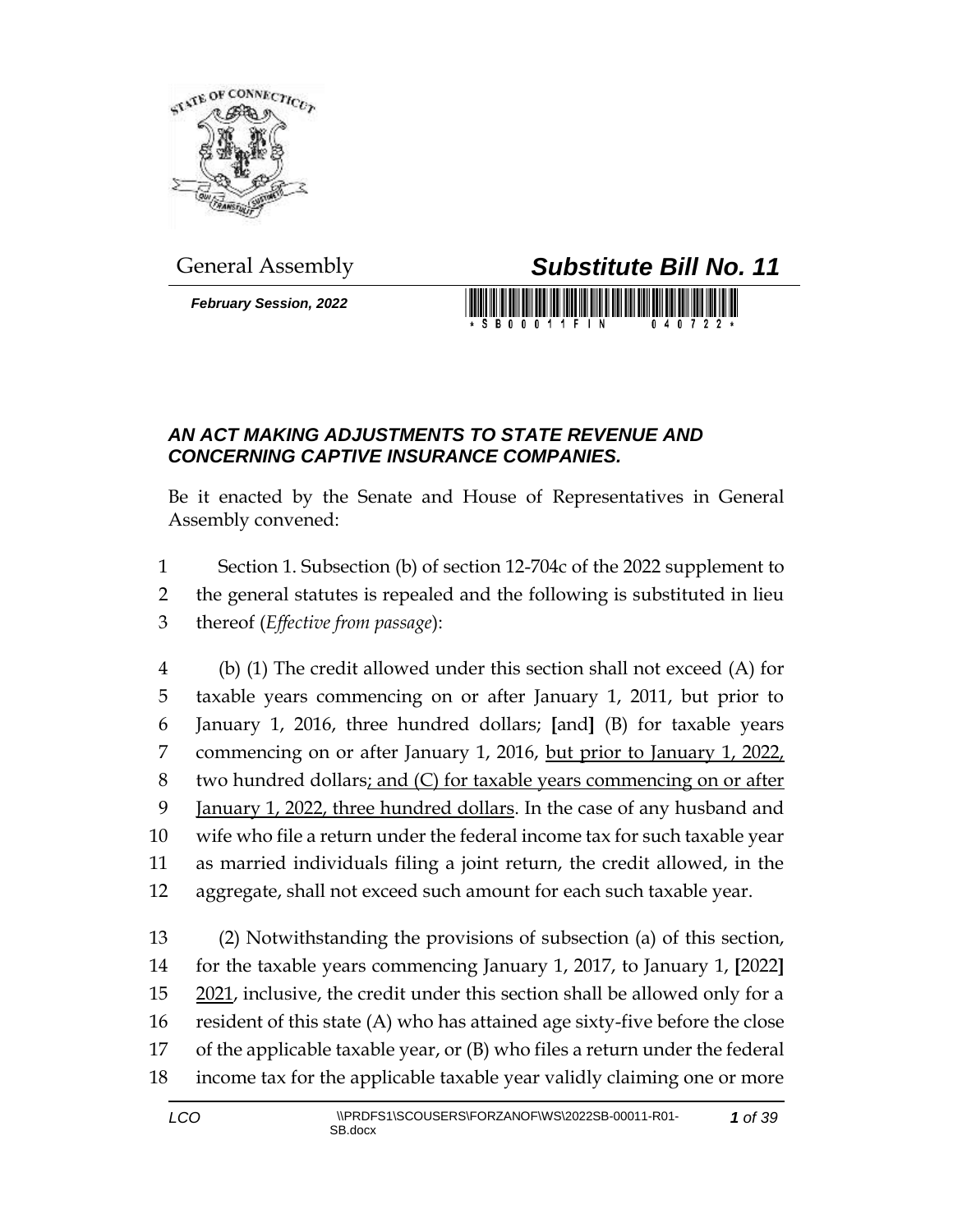dependents.

 Sec. 2. Subparagraph (B) of subdivision (20) of subsection (a) of section 12-701 of the 2022 supplement to the general statutes is repealed and the following is substituted in lieu thereof (*Effective from passage*):

(B) There shall be subtracted therefrom:

 (i) To the extent properly includable in gross income for federal income tax purposes, any income with respect to which taxation by any state is prohibited by federal law;

 (ii) To the extent allowable under section 12-718, exempt dividends paid by a regulated investment company;

 (iii) To the extent properly includable in gross income for federal income tax purposes, the amount of any refund or credit for overpayment of income taxes imposed by this state, or any other state of the United States or a political subdivision thereof, or the District of Columbia;

 (iv) To the extent properly includable in gross income for federal income tax purposes and not otherwise subtracted from federal adjusted gross income pursuant to clause (x) of this subparagraph in computing Connecticut adjusted gross income, any tier 1 railroad retirement benefits;

 (v) To the extent any additional allowance for depreciation under Section 168(k) of the Internal Revenue Code for property placed in service after September 27, 2017, was added to federal adjusted gross income pursuant to subparagraph (A)(ix) of this subdivision in computing Connecticut adjusted gross income, twenty-five per cent of such additional allowance for depreciation in each of the four succeeding taxable years;

 (vi) To the extent properly includable in gross income for federal income tax purposes, any interest income from obligations issued by or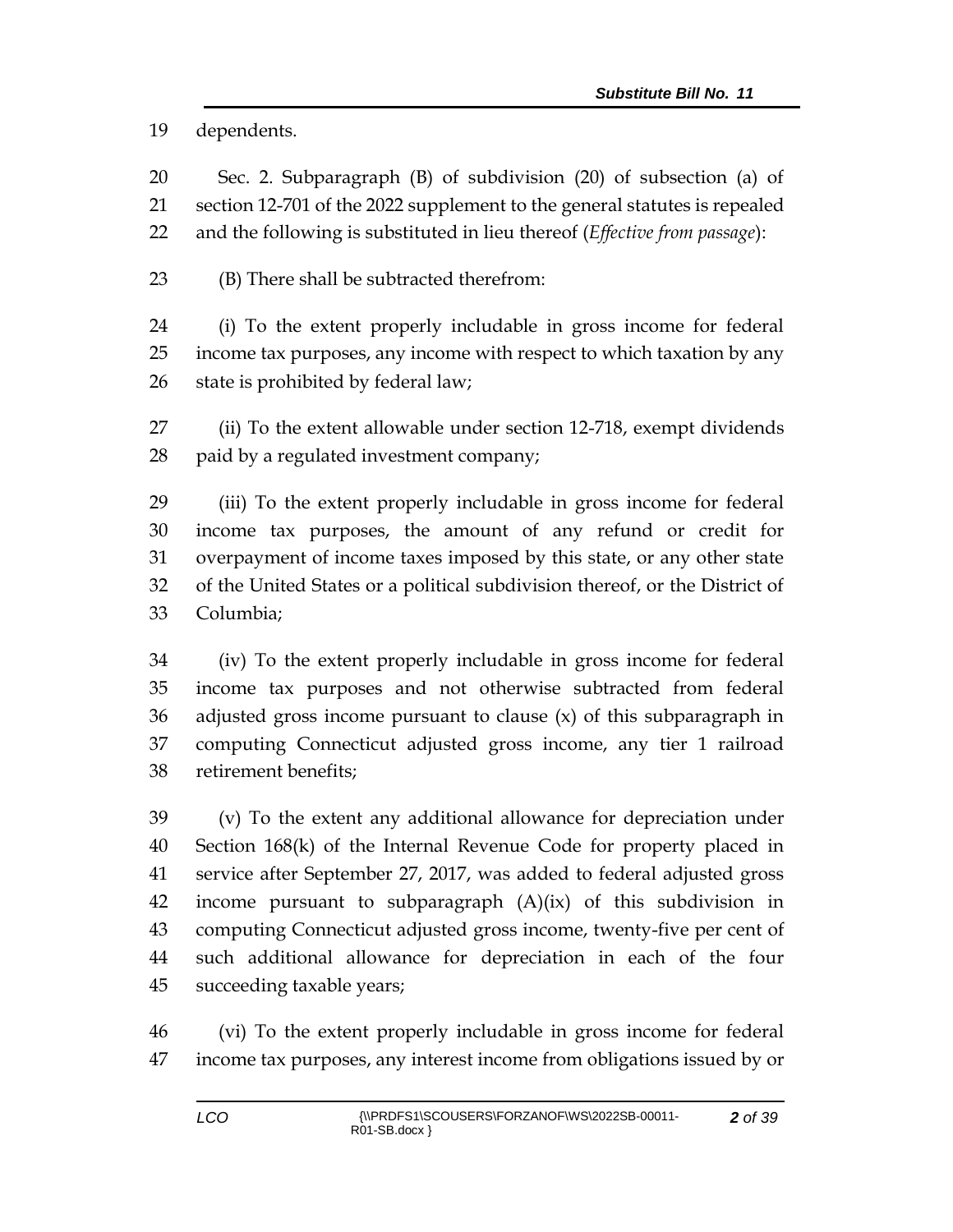on behalf of the state of Connecticut, any political subdivision thereof, or public instrumentality, state or local authority, district or similar public entity created under the laws of the state of Connecticut;

 (vii) To the extent properly includable in determining the net gain or loss from the sale or other disposition of capital assets for federal income tax purposes, any gain from the sale or exchange of obligations issued by or on behalf of the state of Connecticut, any political subdivision thereof, or public instrumentality, state or local authority, district or similar public entity created under the laws of the state of Connecticut, in the income year such gain was recognized;

 (viii) Any interest on indebtedness incurred or continued to purchase or carry obligations or securities the interest on which is subject to tax under this chapter but exempt from federal income tax, to the extent that such interest on indebtedness is not deductible in determining federal adjusted gross income and is attributable to a trade or business carried on by such individual;

 (ix) Ordinary and necessary expenses paid or incurred during the taxable year for the production or collection of income which is subject to taxation under this chapter but exempt from federal income tax, or the management, conservation or maintenance of property held for the production of such income, and the amortizable bond premium for the taxable year on any bond the interest on which is subject to tax under this chapter but exempt from federal income tax, to the extent that such expenses and premiums are not deductible in determining federal adjusted gross income and are attributable to a trade or business carried on by such individual;

 (x) (I) For taxable years commencing prior to January 1, 2019, for a person who files a return under the federal income tax as an unmarried individual whose federal adjusted gross income for such taxable year is less than fifty thousand dollars, or as a married individual filing separately whose federal adjusted gross income for such taxable year is less than fifty thousand dollars, or for a husband and wife who file a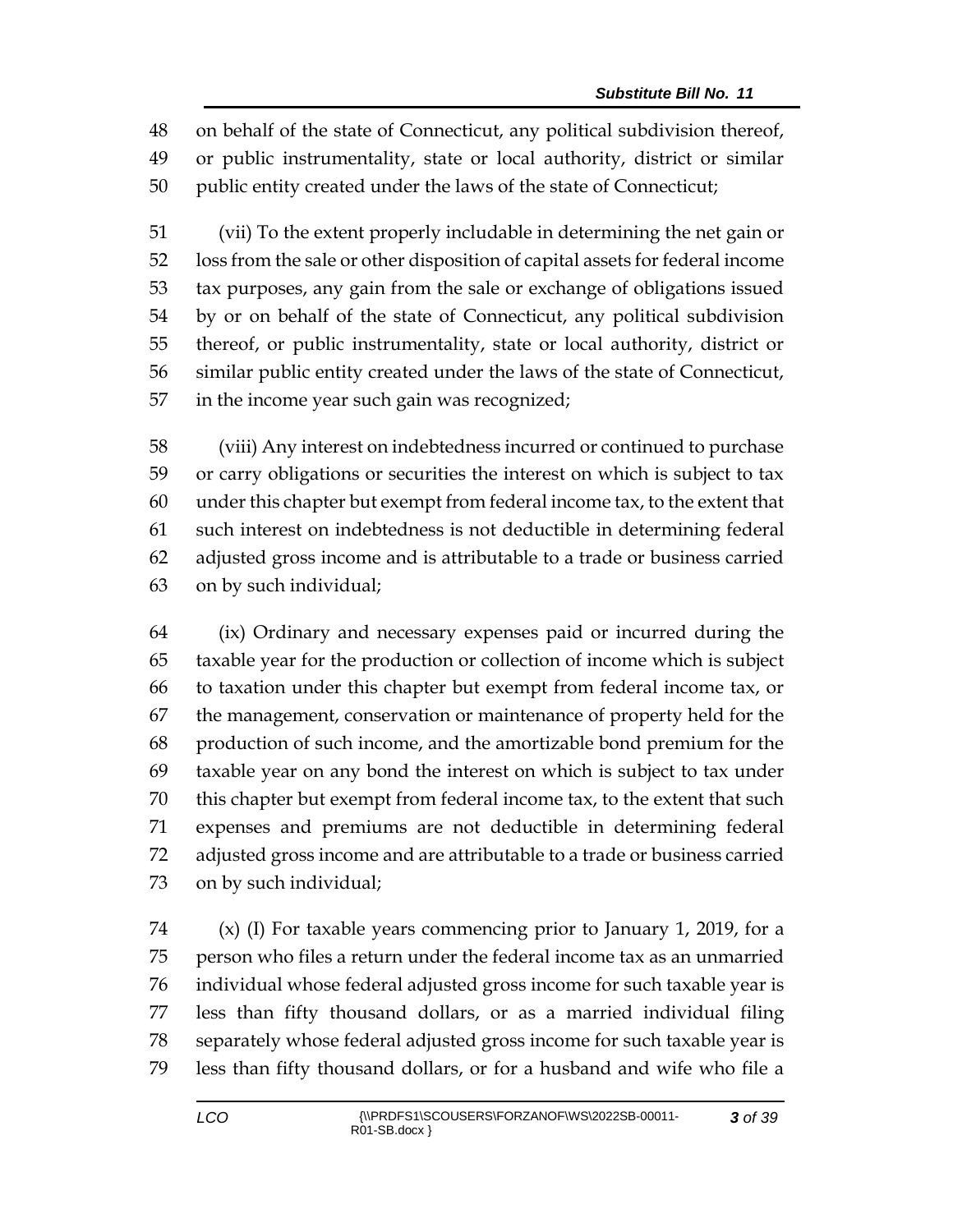return under the federal income tax as married individuals filing jointly whose federal adjusted gross income for such taxable year is less than sixty thousand dollars or a person who files a return under the federal income tax as a head of household whose federal adjusted gross income for such taxable year is less than sixty thousand dollars, an amount equal to the Social Security benefits includable for federal income tax purposes;

 (II) For taxable years commencing prior to January 1, 2019, for a person who files a return under the federal income tax as an unmarried individual whose federal adjusted gross income for such taxable year is fifty thousand dollars or more, or as a married individual filing separately whose federal adjusted gross income for such taxable year is fifty thousand dollars or more, or for a husband and wife who file a return under the federal income tax as married individuals filing jointly whose federal adjusted gross income from such taxable year is sixty thousand dollars or more or for a person who files a return under the federal income tax as a head of household whose federal adjusted gross income for such taxable year is sixty thousand dollars or more, an amount equal to the difference between the amount of Social Security benefits includable for federal income tax purposes and the lesser of twenty-five per cent of the Social Security benefits received during the taxable year, or twenty-five per cent of the excess described in Section 86(b)(1) of the Internal Revenue Code;

 (III) For the taxable year commencing January 1, 2019, and each taxable year thereafter, for a person who files a return under the federal income tax as an unmarried individual whose federal adjusted gross income for such taxable year is less than seventy-five thousand dollars, or as a married individual filing separately whose federal adjusted gross income for such taxable year is less than seventy-five thousand dollars, or for a husband and wife who file a return under the federal income tax as married individuals filing jointly whose federal adjusted gross income for such taxable year is less than one hundred thousand dollars or a person who files a return under the federal income tax as a head of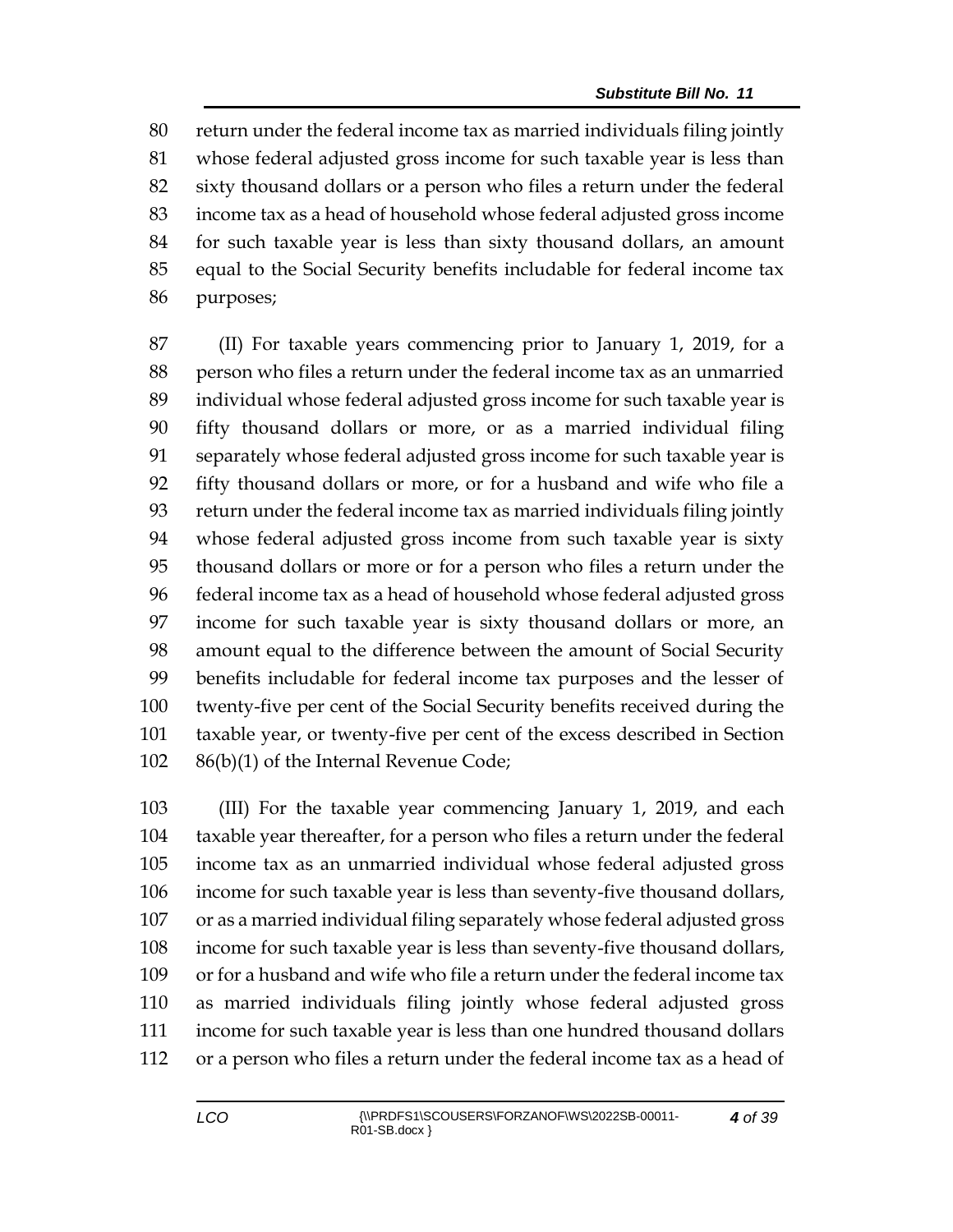household whose federal adjusted gross income for such taxable year is less than one hundred thousand dollars, an amount equal to the Social Security benefits includable for federal income tax purposes; and

 (IV) For the taxable year commencing January 1, 2019, and each taxable year thereafter, for a person who files a return under the federal income tax as an unmarried individual whose federal adjusted gross income for such taxable year is seventy-five thousand dollars or more, or as a married individual filing separately whose federal adjusted gross income for such taxable year is seventy-five thousand dollars or more, or for a husband and wife who file a return under the federal income tax as married individuals filing jointly whose federal adjusted gross income from such taxable year is one hundred thousand dollars or more or for a person who files a return under the federal income tax as a head of household whose federal adjusted gross income for such taxable year is one hundred thousand dollars or more, an amount equal to the difference between the amount of Social Security benefits includable for federal income tax purposes and the lesser of twenty-five per cent of the Social Security benefits received during the taxable year, or twenty-five per cent of the excess described in Section 86(b)(1) of the Internal Revenue Code;

 (xi) To the extent properly includable in gross income for federal income tax purposes, any amount rebated to a taxpayer pursuant to section 12-746;

 (xii) To the extent properly includable in the gross income for federal income tax purposes of a designated beneficiary, any distribution to such beneficiary from any qualified state tuition program, as defined in Section 529(b) of the Internal Revenue Code, established and maintained by this state or any official, agency or instrumentality of the state;

 (xiii) To the extent allowable under section 12-701a, contributions to accounts established pursuant to any qualified state tuition program, as defined in Section 529(b) of the Internal Revenue Code, established and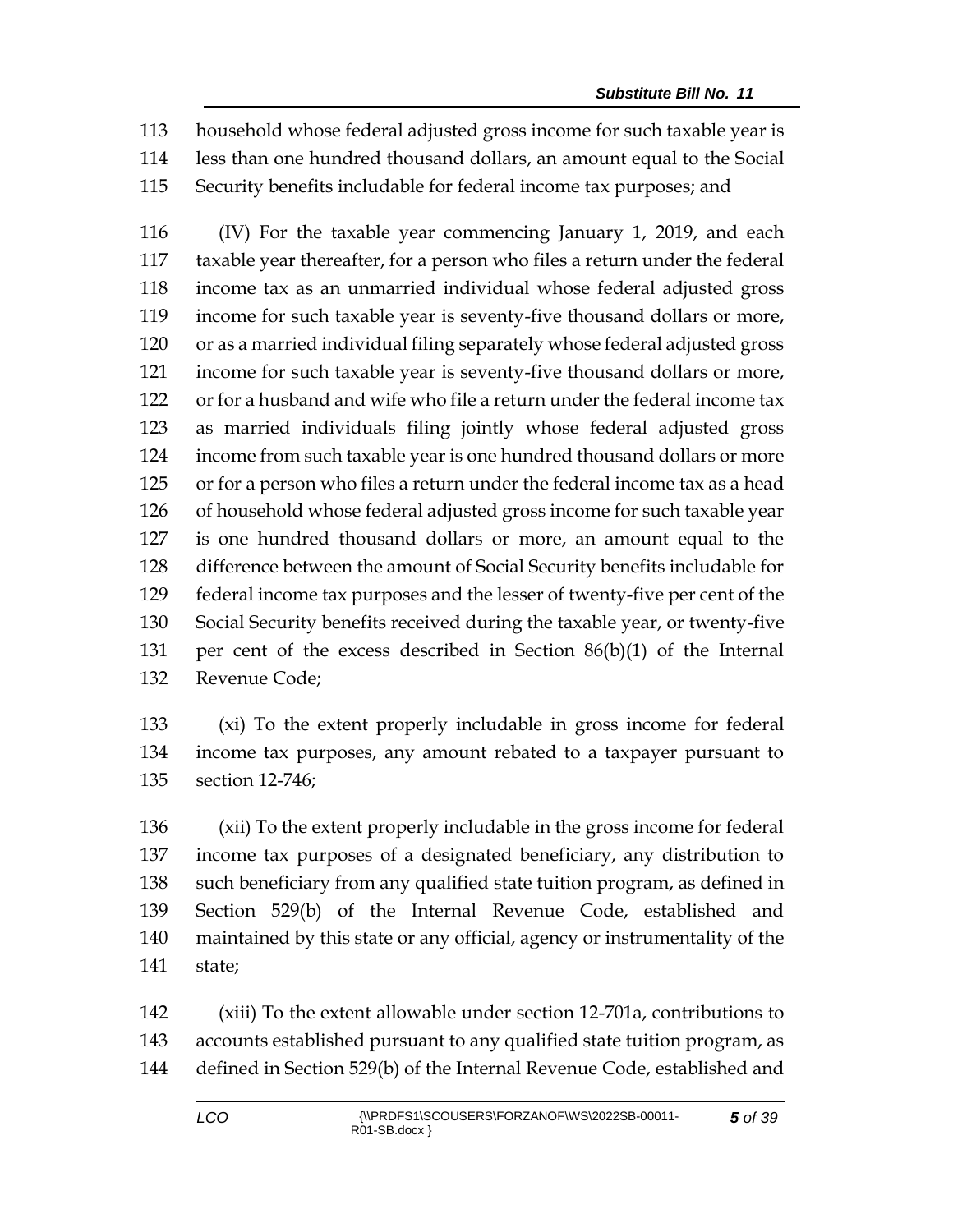maintained by this state or any official, agency or instrumentality of the state;

 (xiv) To the extent properly includable in gross income for federal income tax purposes, the amount of any Holocaust victims' settlement 149 payment received in the taxable year by a Holocaust victim;

 (xv) To the extent properly includable in gross income for federal income tax purposes of an account holder, as defined in section 31- 51ww, interest earned on funds deposited in the individual development account, as defined in section 31-51ww, of such account holder;

 (xvi) To the extent properly includable in the gross income for federal income tax purposes of a designated beneficiary, as defined in section 3-123aa, interest, dividends or capital gains earned on contributions to accounts established for the designated beneficiary pursuant to the Connecticut Homecare Option Program for the Elderly established by sections 3-123aa to 3-123ff, inclusive;

 (xvii) To the extent properly includable in gross income for federal income tax purposes, any income received from the United States government as retirement pay for a retired member of (I) the Armed Forces of the United States, as defined in Section 101 of Title 10 of the United States Code, or (II) the National Guard, as defined in Section 101 of Title 10 of the United States Code;

 (xviii) To the extent properly includable in gross income for federal income tax purposes for the taxable year, any income from the discharge of indebtedness in connection with any reacquisition, after December 31, 2008, and before January 1, 2011, of an applicable debt instrument or instruments, as those terms are defined in Section 108 of the Internal Revenue Code, as amended by Section 1231 of the American Recovery and Reinvestment Act of 2009, to the extent any such income was added 174 to federal adjusted gross income pursuant to subparagraph  $(A)(xi)$  of this subdivision in computing Connecticut adjusted gross income for a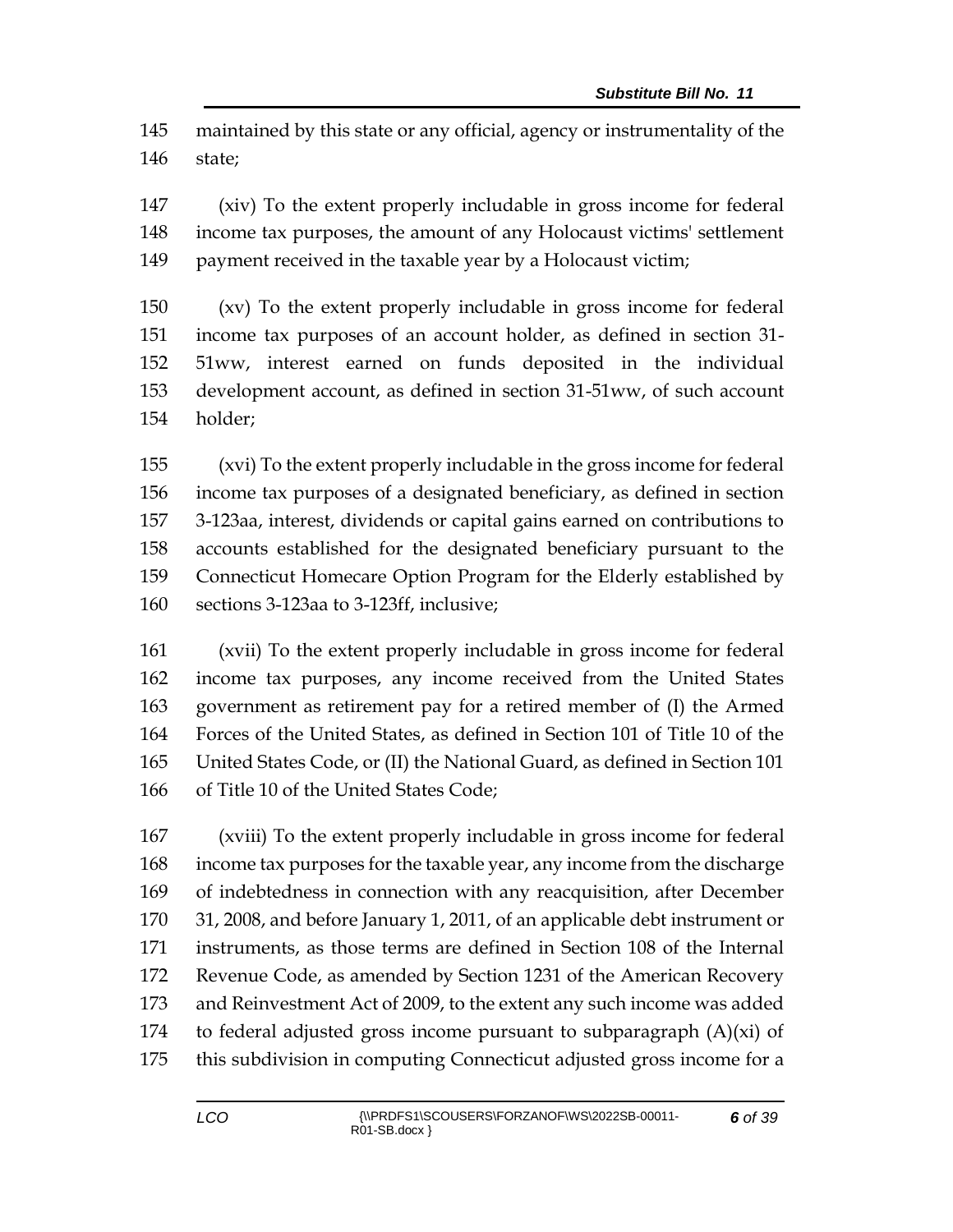preceding taxable year;

 (xix) To the extent not deductible in determining federal adjusted gross income, the amount of any contribution to a manufacturing reinvestment account established pursuant to section 32-9zz in the taxable year that such contribution is made;

 (xx) To the extent properly includable in gross income for federal income tax purposes, (I) for the taxable year commencing January 1, 2015, ten per cent of the income received from the state teachers' retirement system, (II) for the taxable years commencing January 1, 2016, to January 1, 2020, inclusive, twenty-five per cent of the income received from the state teachers' retirement system, and (III) for the taxable year commencing January 1, 2021, and each taxable year thereafter, fifty per cent of the income received from the state teachers' retirement system or, for a taxpayer whose federal adjusted gross income does not exceed the applicable threshold under clause (xxi) of this subparagraph, the percentage pursuant to said clause of the income received from the state teachers' retirement system, whichever deduction is greater;

 (xxi) To the extent properly includable in gross income for federal income tax purposes, except for retirement benefits under clause (iv) of this subparagraph and retirement pay under clause (xvii) of this subparagraph, for a person who files a return under the federal income tax as an unmarried individual whose federal adjusted gross income for such taxable year is less than seventy-five thousand dollars, or as a married individual filing separately whose federal adjusted gross income for such taxable year is less than seventy-five thousand dollars, or as a head of household whose federal adjusted gross income for such taxable year is less than seventy-five thousand dollars, or for a husband and wife who file a return under the federal income tax as married individuals filing jointly whose federal adjusted gross income for such taxable year is less than one hundred thousand dollars, (I) for the taxable year commencing January 1, 2019, fourteen per cent of any pension or annuity income, (II) for the taxable year commencing January 1, 2020,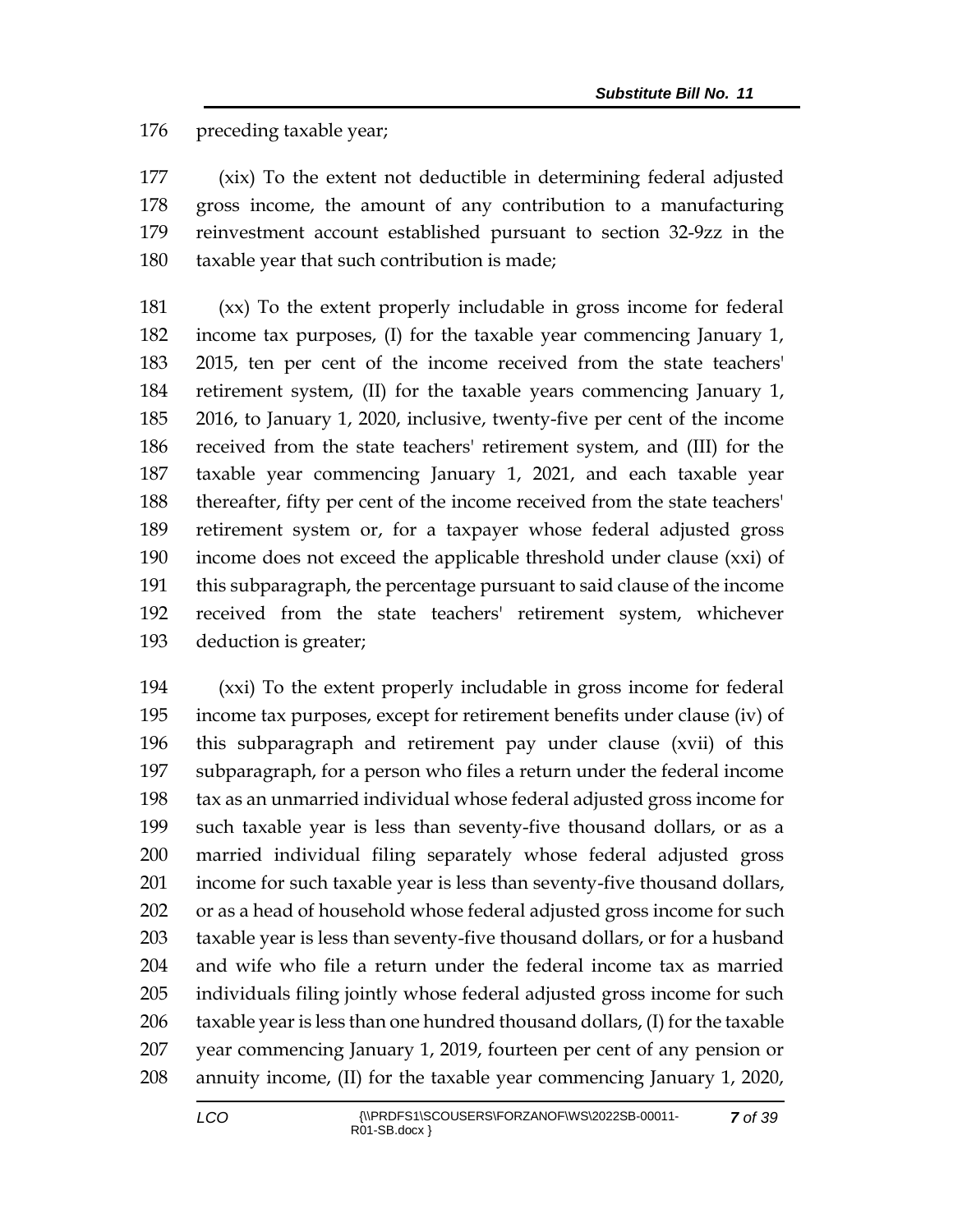twenty-eight per cent of any pension or annuity income, (III) for the taxable year commencing January 1, 2021, forty-two per cent of any pension or annuity income, and (IV) for the taxable year commencing January 1, 2022, **[**fifty-six per cent of any pension or annuity income, (V) for the taxable year commencing January 1, 2023, seventy per cent of any pension or annuity income, (VI) for the taxable year commencing January 1, 2024, eighty-four per cent of any pension or annuity income, and (VII) for the taxable year commencing January 1, 2025,**]** and each taxable year thereafter, one hundred per cent of any pension or annuity income;

 (xxii) The amount of lost wages and medical, travel and housing expenses, not to exceed ten thousand dollars in the aggregate, incurred by a taxpayer during the taxable year in connection with the donation to another person of an organ for organ transplantation occurring on or after January 1, 2017;

 (xxiii) To the extent properly includable in gross income for federal income tax purposes, the amount of any financial assistance received from the Crumbling Foundations Assistance Fund or paid to or on behalf of the owner of a residential building pursuant to sections 8-442 and 8-443;

 (xxiv) To the extent properly includable in gross income for federal income tax purposes, the amount calculated pursuant to subsection (b) of section 12-704g for income received by a general partner of a venture capital fund, as defined in 17 CFR 275.203(l)-1, as amended from time to time;

 (xxv) To the extent any portion of a deduction under Section 179 of the Internal Revenue Code was added to federal adjusted gross income pursuant to subparagraph (A)(xiv) of this subdivision in computing Connecticut adjusted gross income, twenty-five per cent of such disallowed portion of the deduction in each of the four succeeding taxable years; **[**and**]**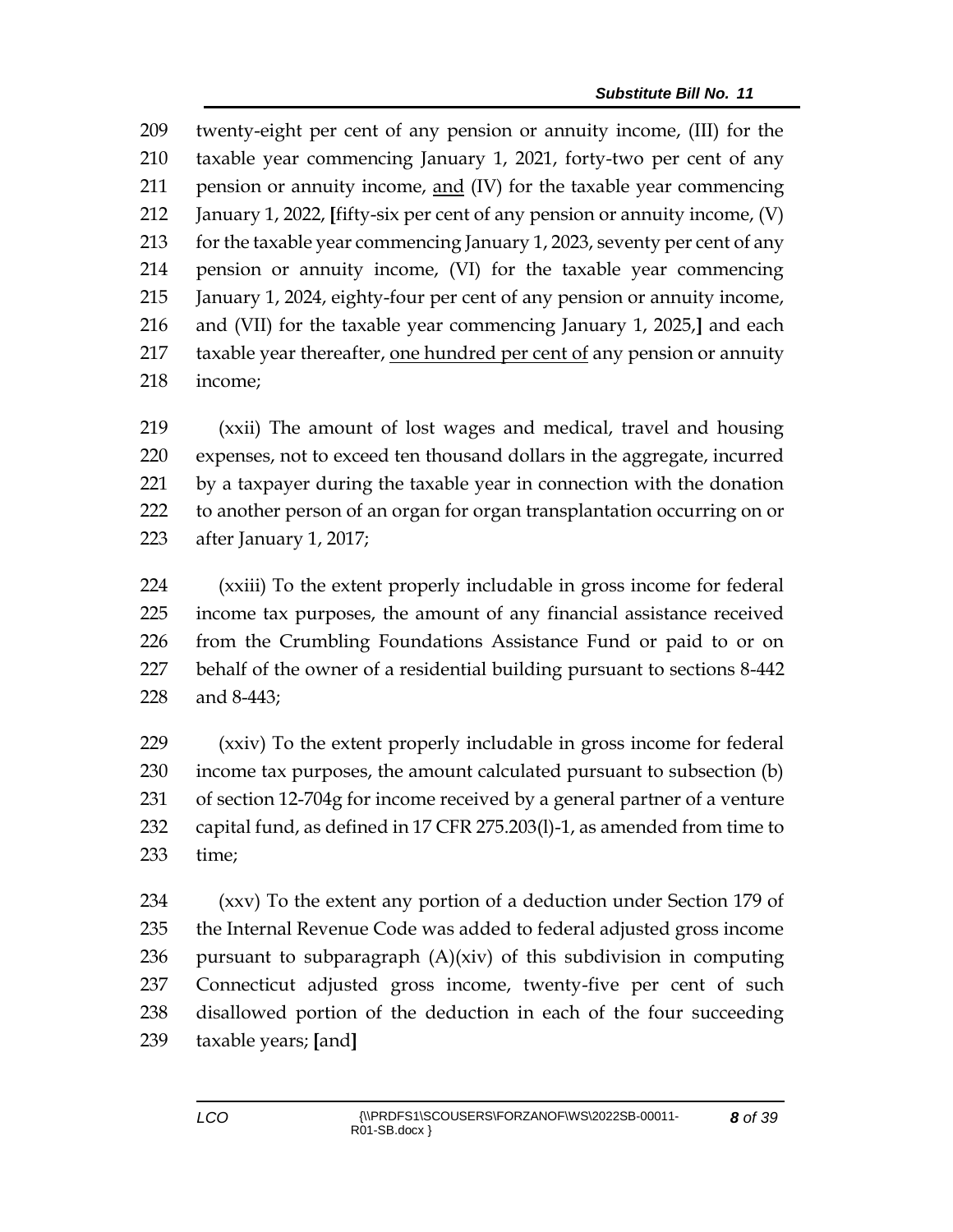(xxvi) To the extent properly includable in gross income for federal income tax purposes, for a person who files a return under the federal income tax as an unmarried individual whose federal adjusted gross income for such taxable year is less than seventy-five thousand dollars, or as a married individual filing separately whose federal adjusted gross income for such taxable year is less than seventy-five thousand dollars, 246 or as a head of household whose federal adjusted gross income for such taxable year is less than seventy-five thousand dollars, or for a husband and wife who file a return under the federal income tax as married individuals filing jointly whose federal adjusted gross income for such taxable year is less than one hundred thousand dollars, (I) for the taxable year commencing January 1, 2023, twenty-five per cent of any distribution from an individual retirement account other than a Roth individual retirement account, (II) for the taxable year commencing January 1, 2024, fifty per cent of any distribution from an individual retirement account other than a Roth individual retirement account, (III) for the taxable year commencing January 1, 2025, seventy-five per cent of any distribution from an individual retirement account other than a Roth individual retirement account, and (IV) for the taxable year commencing January 1, 2026, and each taxable year thereafter, any distribution from an individual retirement account other than a Roth individual retirement account; and

 (xxvii) To the extent properly includable in gross income for federal income tax purposes, for the taxable year commencing January 1, 2022, the amount or amounts paid or otherwise credited to any eligible resident of this state under (I) the 2020 Earned Income Tax Credit enhancement program from funding allocated to the state through the Coronavirus Relief Fund established under the Coronavirus Aid, Relief, and Economic Security Act, P.L. 116-136, and (II) the 2021 Earned Income Tax Credit enhancement program from funding allocated to the state pursuant to Section 9901 of Subtitle M of Title IX of the American Rescue Plan Act of 2021, P.L. 117-2.

## Sec. 3. Section 12-217qq of the general statutes is repealed and the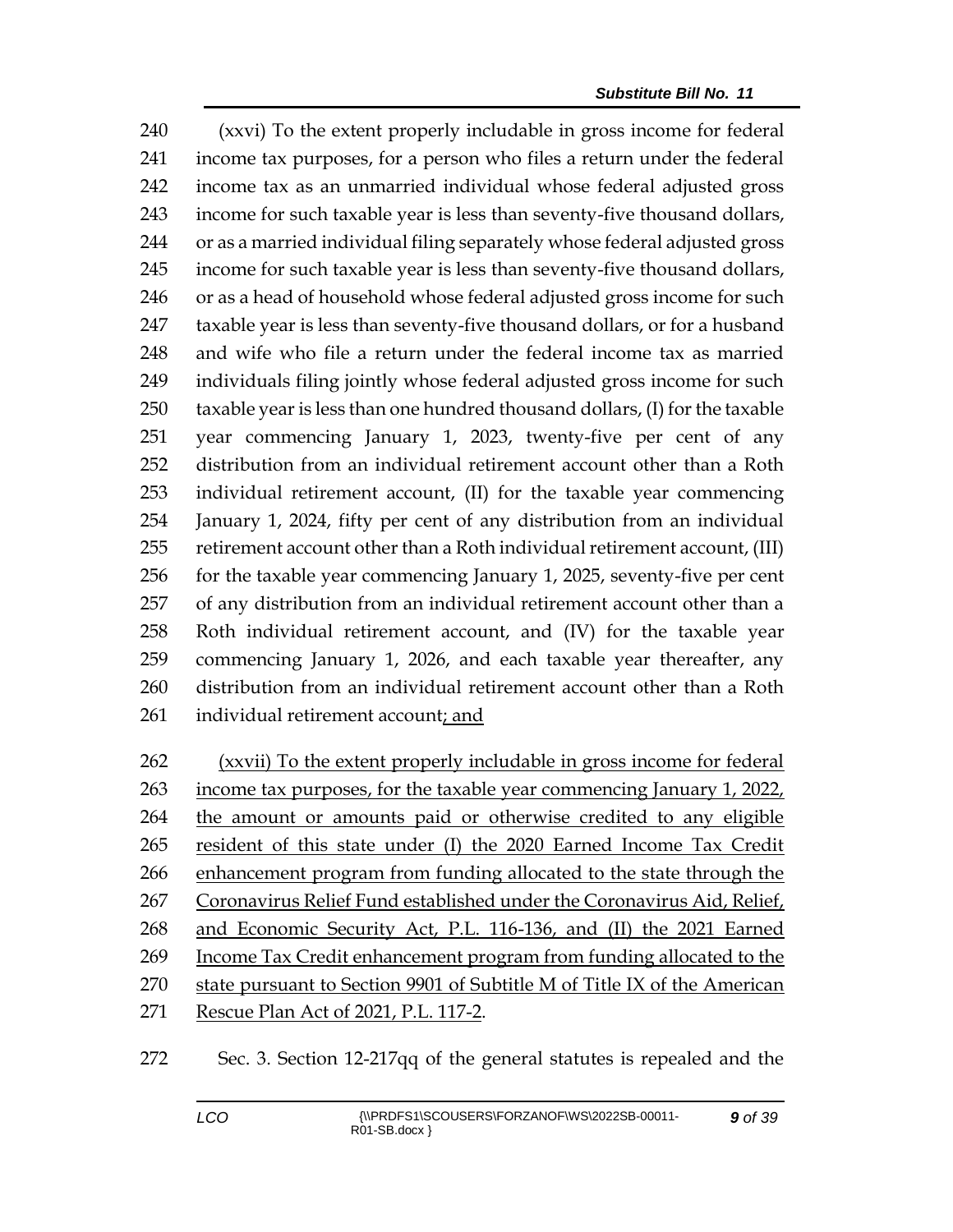following is substituted in lieu thereof (*Effective from passage and applicable to calendar and income years commencing on or after January 1, 2022*):

(a) As used in this section:

 (1) "Authority" means the Connecticut Higher Education Supplemental Loan Authority;

279 (2) "Commissioner" means the Commissioner of Revenue Services;

 **[**(2)**]** (3) "Eligible education loan" means **[**a loan issued by the authority to an individual to refinance one or more student loans**]** an authority loan, as defined in section 10a-223, that is in repayment;

 **[**(3)**]** (4) "Full-time" means required to work at least thirty-five hours per week;

 **[**(4)**]** (5) "Qualified employee" means an individual who (A) is a resident of the state, (B) has earned his or her first bachelor's degree from an institution of higher education in the immediately preceding five- year period, (C) is employed full-time in the state by a qualified employer, (D) is not an owner, member or partner of such qualified employer or a family member of an owner, member or partner of such qualified employer, and (E) has received an eligible education loan;

 **[**(5)**]** (6) "Qualified employer" means a corporation licensed to operate a business in the state that is subject to tax under this chapter or chapter 207; and

 **[**(6) "Student loan" means any loan in repayment that was issued by 296 (A) the authority, or  $(B)$  any other private or governmental lender to finance attendance at an institution of higher education**]**

 (7) "Qualified small business" means a qualified employer that has gross receipts of not more than five million dollars for the calendar or income year, as applicable, for which a credit under this section is allowed.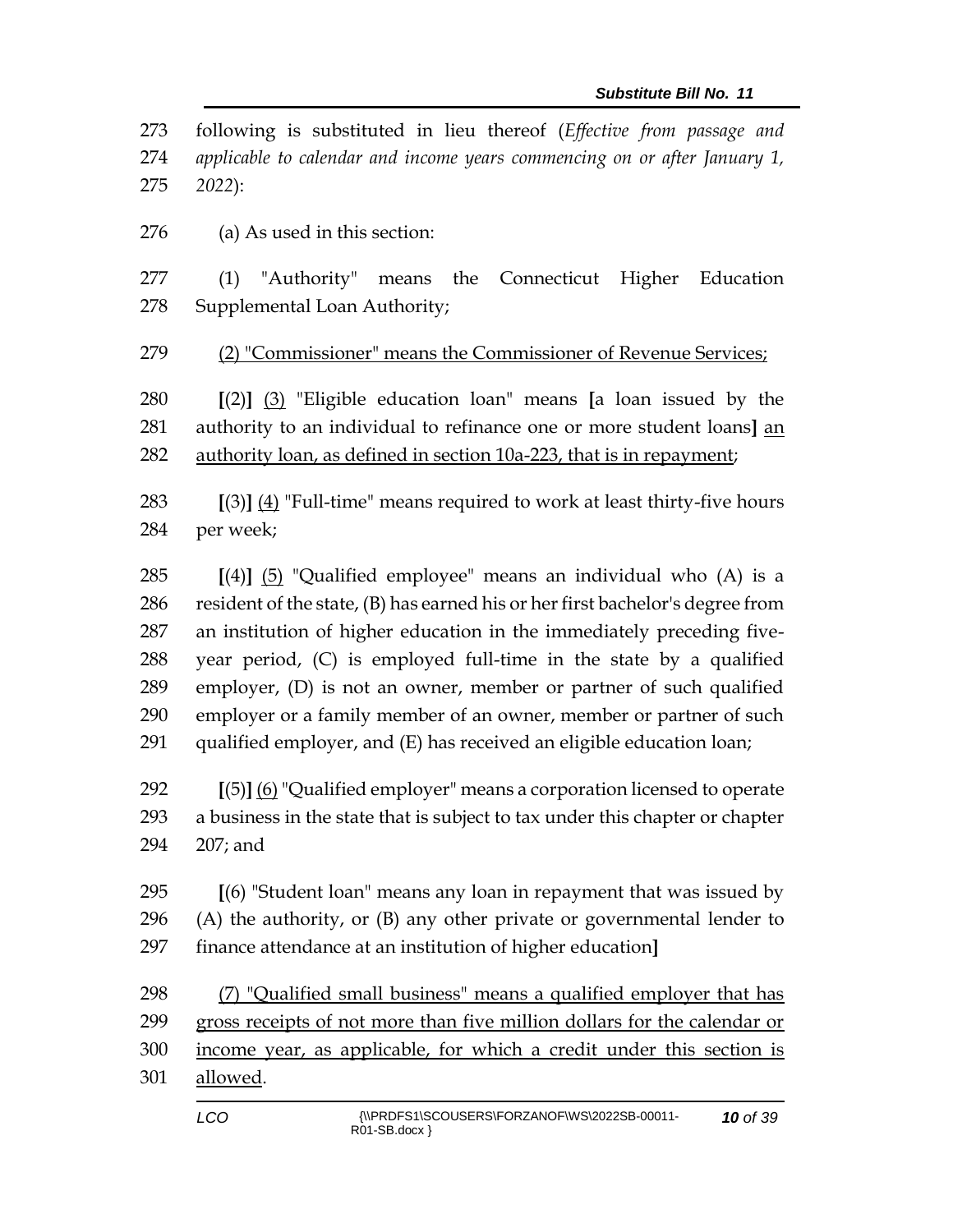(b) (1) For calendar or income years commencing on and after January 1, 2022, each qualified employer that employs a qualified employee and makes a payment directly to the authority on behalf of such qualified employee on an eligible education loan **[**on behalf of such qualified employee**]** that was used to finance the qualified employee's attendance at an institution of higher education may claim a credit against the tax imposed under this chapter or chapter 207. Such credit shall be granted in an amount equal to fifty per cent of the amount of payments made to the outstanding principal balance of such loans by the qualified employer during the calendar or income year, provided (A) the credit shall not be allowed against the tax imposed under this chapter and chapter 207 for the same loan payment, and (B) the amount of credit 314 allowed for any calendar or income year with respect to a specific qualified employee shall not exceed two thousand six hundred twenty-five dollars.

 (2) A qualified employer may claim the credit under subdivision (1) of this subsection for a payment made during the part of the calendar or income year the qualified employee worked and resided in the state, provided a qualified employee who worked and resided in the state for any part of a month shall be deemed to have worked and resided in the state for the entire month for purposes of this section.

 (c) A qualified employer that claims the credit under subsection (b) of this section shall provide any documentation required by the **[**Commissioner of Revenue Services**]** commissioner in a form and manner prescribed by the commissioner.

 (d) (1) A qualified small business may apply to the commissioner in accordance with the provisions of subdivision (2) of this subsection to exchange any credit allowed under subsection (b) of this section for a credit refund equal to the value of the credit. Any amount of credit refunded under this subsection shall be refunded to the qualified small business in accordance with the provisions of this chapter or chapter 207, as applicable. No interest shall be allowed or paid on any amount of credit refunded under this subsection. Any amount of credit refunded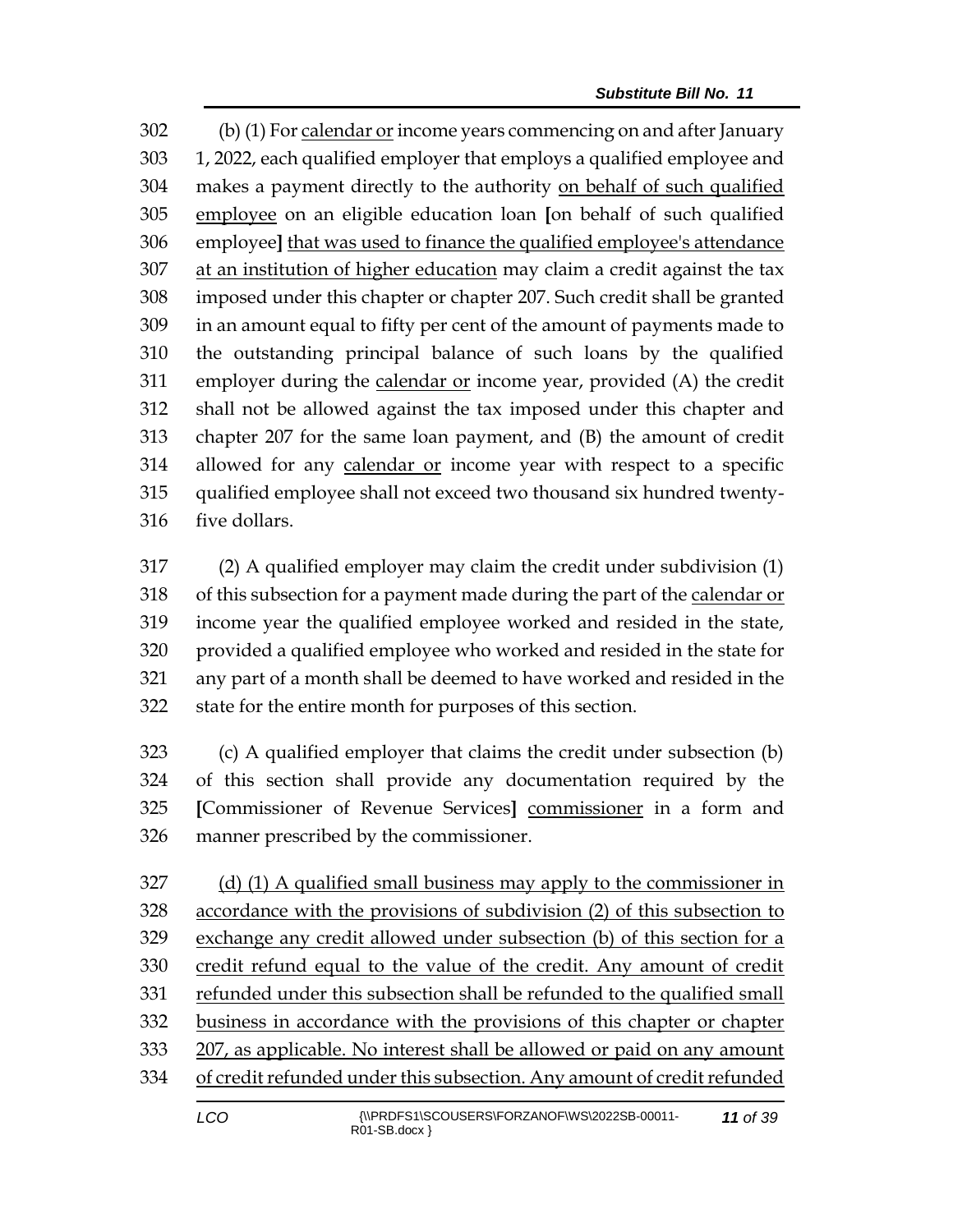under this subsection shall be subject to the provisions of section 12-39h.

 (2) Each application for a credit refund under this subsection shall be filed, on such forms and containing such information as prescribed by the commissioner, on or before the original due date of the return prescribed under section 12-205 or 12-222, as applicable, for the calendar or income year for which such credit was earned or, if applicable, the extended due date of such year's return. No application for a credit refund under this subsection may be filed after the due date or extended 343 due date, as the case may be, of such return.

 Sec. 4. Section 453 of public act 21-2 of the June special session is repealed and the following is substituted in lieu thereof (*Effective from passage*):

 The Comptroller shall transfer to the General Fund from funds allocated, in accordance with the provisions of special act 21-1, from the federal funds designated for the state pursuant to the provisions of Section 604 of Subtitle M of Title IX of the American Rescue Plan Act of 2021, P.L. 117-2, as amended from time to time, **[**: (1) Five hundred fifty- nine million nine hundred thousand dollars, for the fiscal year ending June 30, 2022; and (2) one billion one hundred ninety-four**]** nine hundred forty-four million nine hundred thousand dollars for the fiscal year ending June 30, 2023.

 Sec. 5. (*Effective from passage*) The Comptroller shall reserve eighty- three million two hundred thousand dollars of General Fund revenue received from the federal government during the fiscal year ending June 30, 2022, pursuant to Section 9817 of the American Rescue Plan Act of 2021, P.L. 117-2, for federal revenue collections during the fiscal year ending June 30, 2023.

 Sec. 6. Section 38a-91aa of the general statutes is repealed and the following is substituted in lieu thereof (*Effective July 1, 2022*):

 As used in **[**sections 38a-91aa to 38a-91tt**]** this section, sections 38a-91bb to 38a-91uu, inclusive, as amended by this act, and sections 38a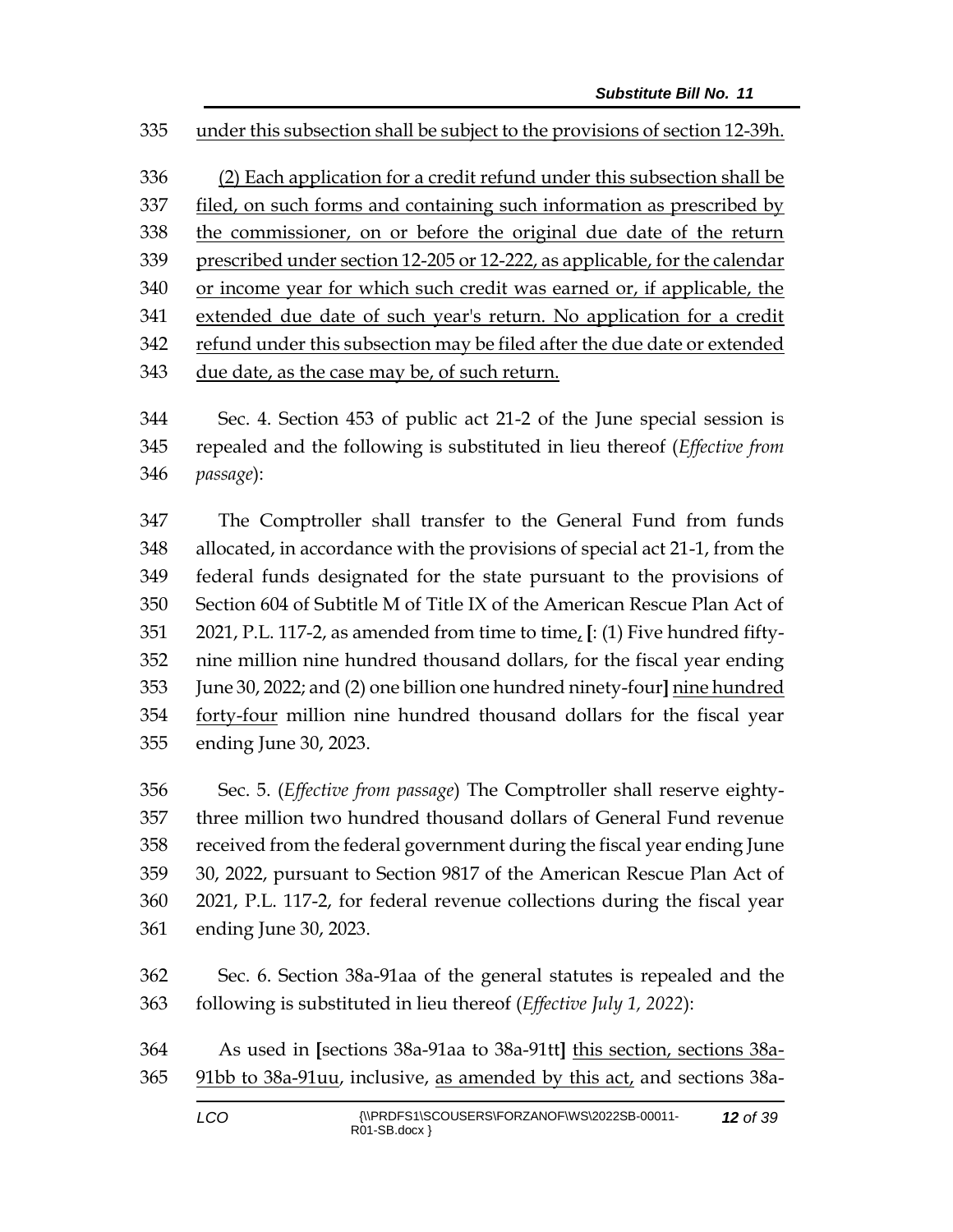91ww and 38a-91xx:

 (1) "Affiliated company" means any company in the same corporate system as a parent, an industrial insured or a member organization by virtue of common ownership, control, operation or management.

 (2) "Agency captive insurance company" means a captive insurance company that:

 (A) Is owned or directly or indirectly controlled by one or more insurance agents or insurance producers licensed in accordance with sections 38a-702a to 38a-702r, inclusive;

 (B) Only insures against risks covered by insurance policies sold, solicited or negotiated through the insurance agents or insurance producers that own or control such captive insurance company; and

 (C) Does not insure against risks covered by any health insurance policy or plan.

 (3) "Alien captive insurance company" means any insurance company formed to write insurance business for its parent and affiliated companies and licensed pursuant to the laws of an alien jurisdiction that imposes statutory or regulatory standards on companies transacting the business of insurance in such jurisdiction that the commissioner deems to be acceptable.

 (4) "Association" means any legal association of individuals, corporations, limited liability companies, partnerships, associations or other entities, **[**that has been in continuous existence for at least one year,**]** where the association itself or some or all of the member organizations:

 (A) Directly or indirectly own, control or hold with power to vote all of the outstanding voting securities or other voting interests of an association captive insurance company incorporated as a stock insurer;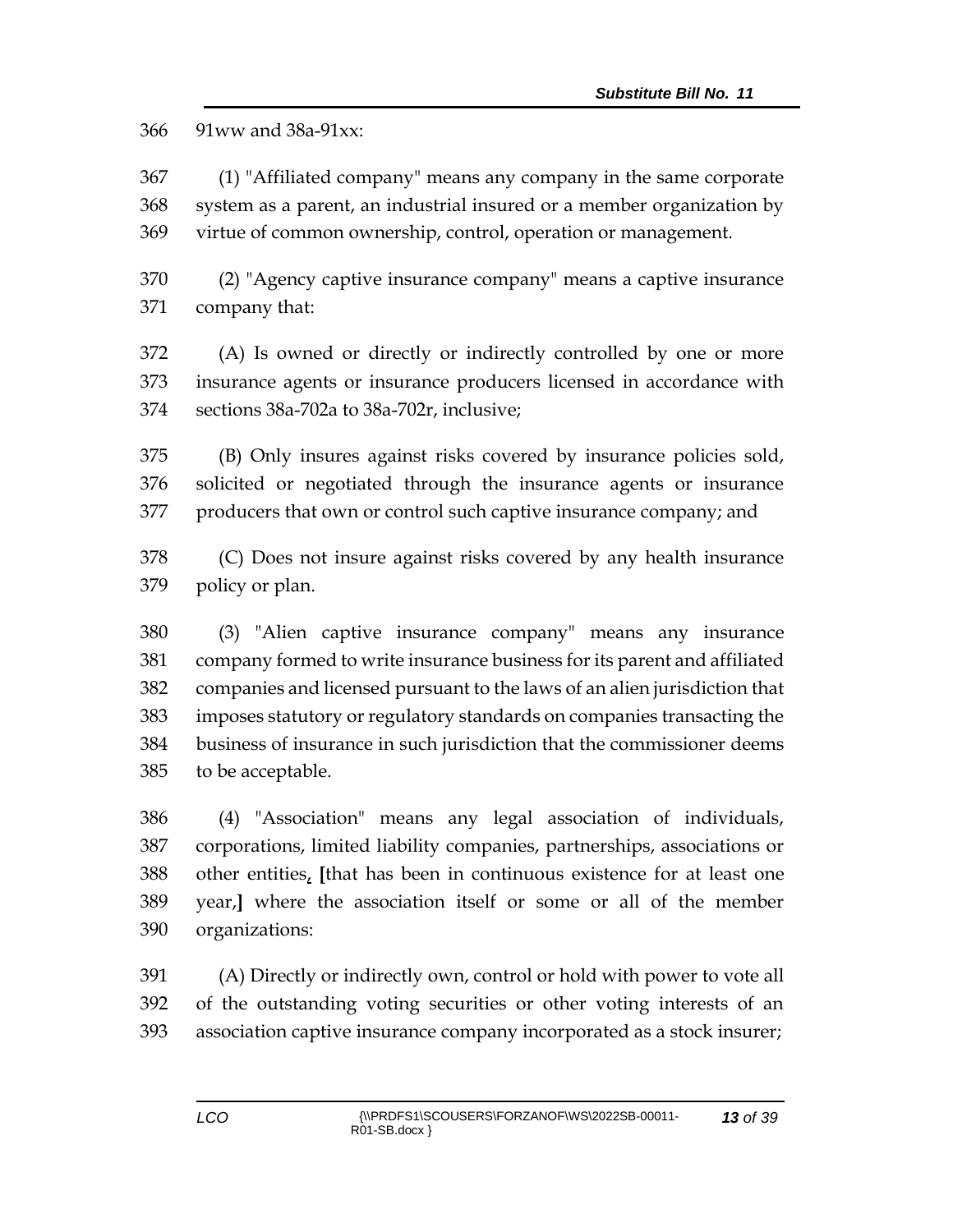| 394 | (B) Have complete voting control over an association captive            |
|-----|-------------------------------------------------------------------------|
|     | 395 insurance company incorporated as a mutual corporation or formed as |
|     | 396 a limited liability company; or                                     |

 (C) Constitute all of the subscribers of an association captive insurance company formed as a reciprocal insurer.

 (5) "Association captive insurance company" means any company that insures risks of the member organizations of an association, and includes a company that also insures risks of such member organizations' affiliated companies or of the association.

 (6) "Branch business" means any insurance business transacted in this state by a branch captive insurance company.

 (7) "Branch captive insurance company" means any alien captive insurance company or foreign captive insurance company licensed by the commissioner to transact the business of insurance in this state through a business unit with a principal place of business in this state.

 (8) "Branch operations" means any business operations in this state of a branch captive insurance company.

 (9) "Captive insurance company" means any (A) pure captive insurance company, agency captive insurance company, association captive insurance company, industrial insured captive insurance company, risk retention group, sponsored captive insurance company or special purpose financial captive insurance company that is domiciled in this state and formed or licensed under the provisions of **[**sections 38a-91aa**]** this section and sections 38a-91bb to 38a-91tt, 418 inclusive, as amended by this  $act<sub>t</sub>$  or (B) branch captive insurance company.

 (10) "Ceding insurer" means an insurance company, approved by the commissioner and licensed or otherwise authorized to transact the business of insurance or reinsurance in its state or country of domicile, that cedes risk to a special purpose financial captive insurance company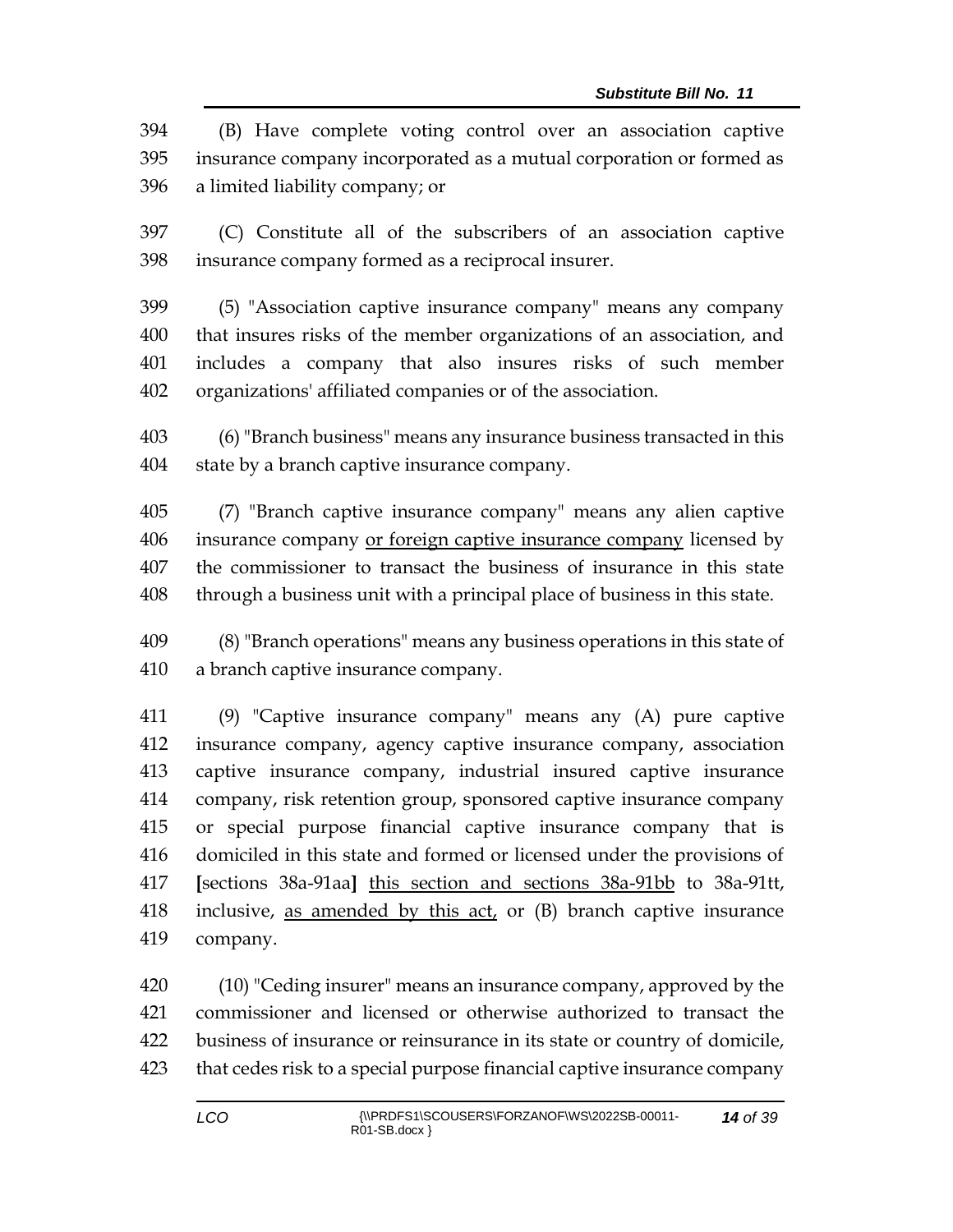pursuant to a reinsurance contract.

(11) "Commissioner" means the Insurance Commissioner.

(12) "Controlled unaffiliated business" means any person:

 (A) Who, (i) in the case of a pure captive insurance company, is not in the corporate system of a parent and the parent's affiliated companies, **[**or**]** (ii) in the case of an industrial insured captive insurance company, is not in the corporate system of an industrial insured and the industrial 431 insured's affiliated companies, or (iii) in the case of a sponsored captive 432 insurance company, is not in the corporate system of a participant and the participant's affiliated companies;

 (B) Who, (i) in the case of a pure captive insurance company, has an existing contractual relationship with a parent or one of the parent's affiliated companies, **[**or**]** (ii) in the case of an industrial insured captive insurance company, has an existing contractual relationship with an industrial insured or one of the industrial insured's affiliated companies, or (iii) in the case of a sponsored captive insurance company, has an existing contractual relationship with a participant or one of the participant's affiliated companies; and

 (C) Whose risks are managed by a pure captive insurance company, **[**or**]** an industrial insured captive insurance company or a sponsored captive insurance company, as applicable, in accordance with section 38a-91qq, as amended by this act.

 (13) "Excess workers' compensation insurance" means, in the case of an employer that has insured or self-insured its workers' compensation risks in accordance with applicable state or federal law, insurance in excess of a specified per-incident or aggregate limit established by the commissioner.

451 (14) "Foreign captive insurance company" means any insurance company formed to write insurance business for its parent and affiliated companies and licensed pursuant to the laws of a foreign jurisdiction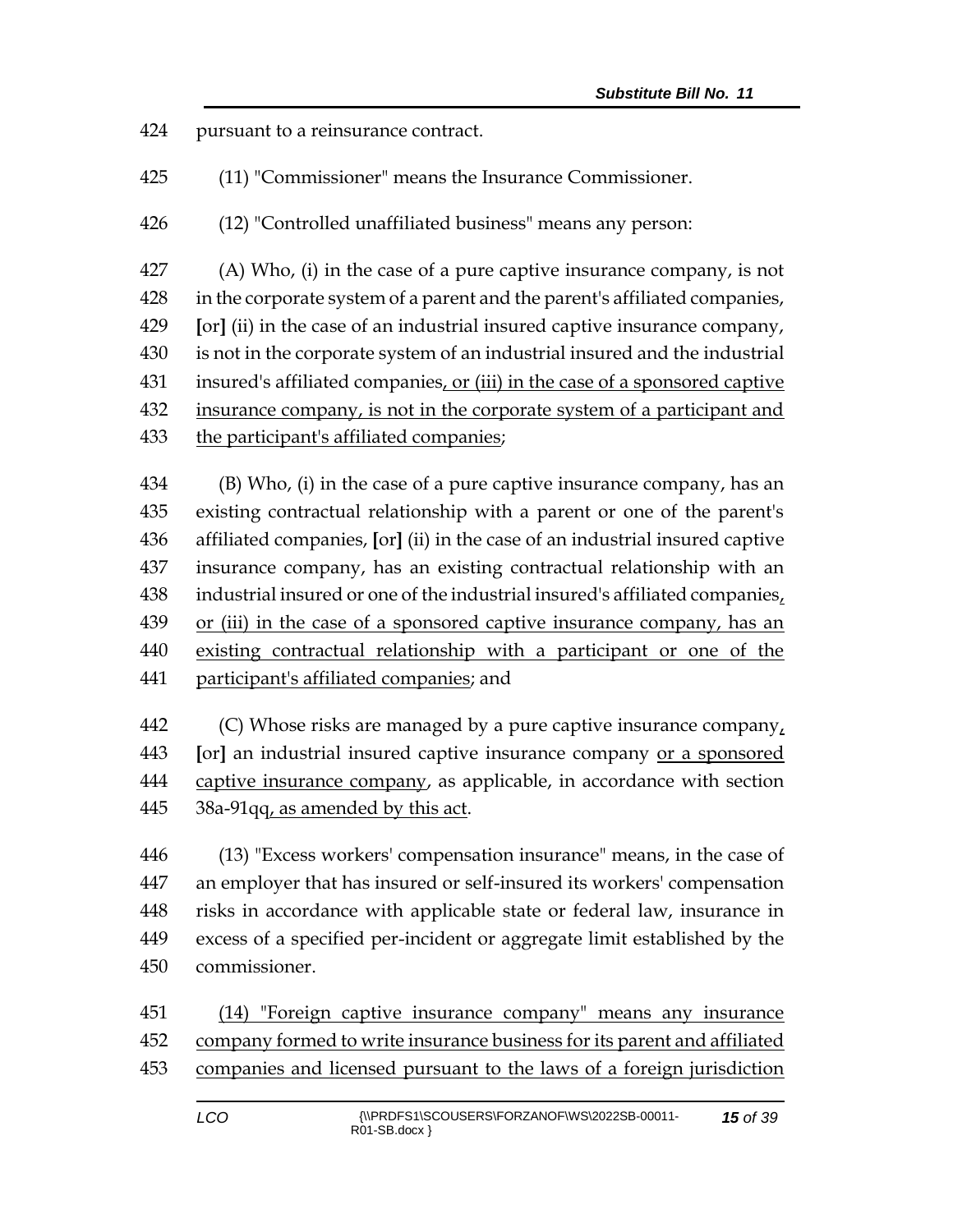that imposes statutory or regulatory standards on companies transacting the business of insurance in such jurisdiction that the commissioner deems to be acceptable.

 **[**(14)**]** (15) "Incorporated protected cell" means a protected cell that is established as a corporation or a limited liability company, separate from the sponsored captive insurance company with which it has entered into a participant contract.

**[**(15)**]** (16) "Industrial insured" means an insured:

 (A) Who procures the insurance of any risk or risks by use of the services of a full-time employee acting as an insurance manager or buyer;

 (B) Whose aggregate annual premiums for insurance on all risks total at least twenty-five thousand dollars; and

(C) Who has at least twenty-five full-time employees.

 **[**(16)**]** (17) "Industrial insured captive insurance company" means any company that insures risks of the industrial insureds that comprise an industrial insured group, and includes a company that also insures risks of such industrial insureds' affiliated companies.

 **[**(17)**]** (18) "Industrial insured group" means any group of industrial insureds that collectively:

 (A) Directly or indirectly own, control or hold with power to vote all of the outstanding voting securities or other voting interests of an industrial insured captive insurance company incorporated as a stock insurer;

 (B) Have complete voting control over an industrial insured captive insurance company incorporated as a mutual corporation or formed as a limited liability company; or

(C) Constitute all of the subscribers of an industrial insured captive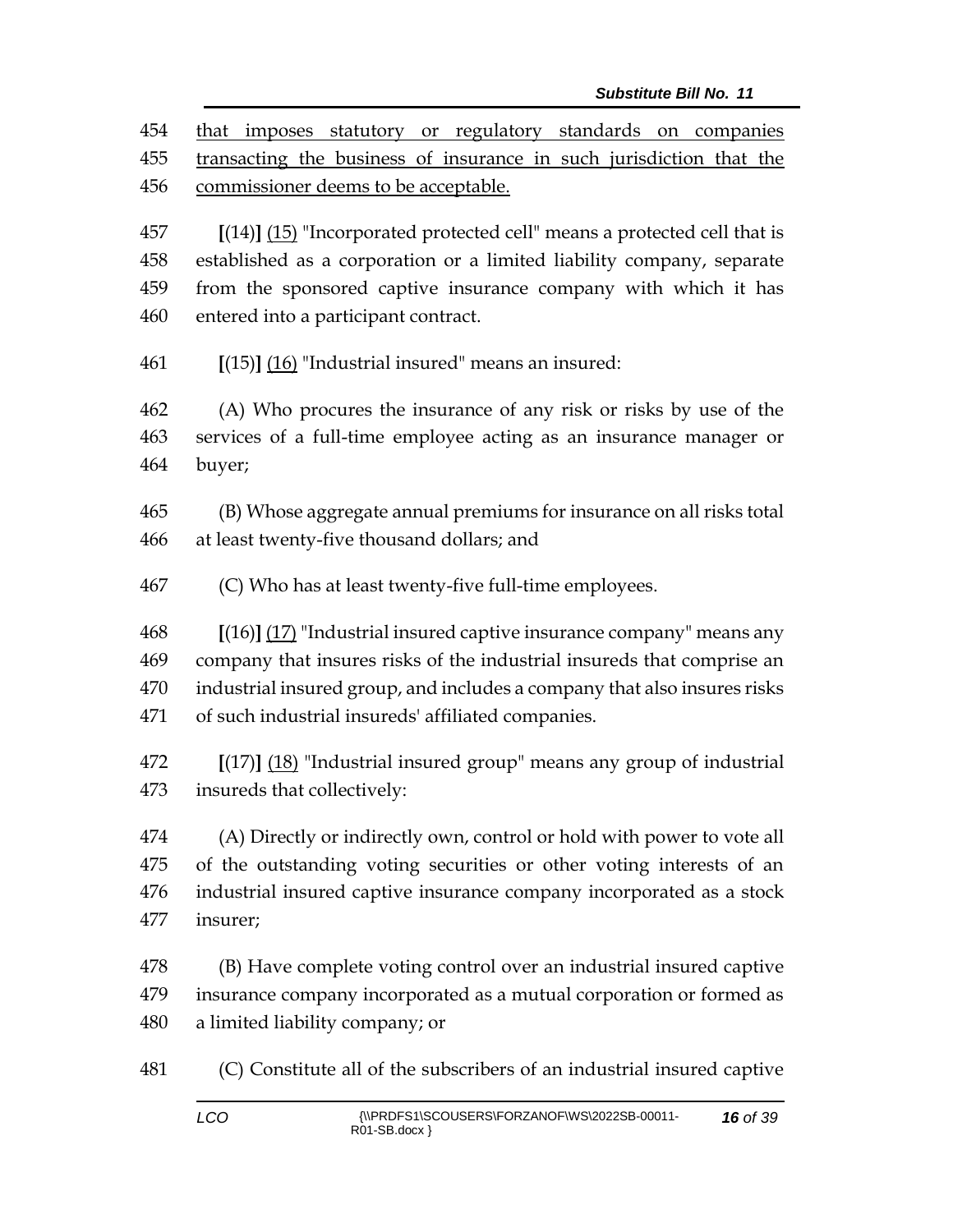insurance company formed as a reciprocal insurer.

 **[**(18)**]** (19) "Insurance securitization" or "securitization" means a transaction or a group of related transactions, which may include capital market offerings, that are effected through related risk transfer instruments and facilitating administrative agreements, in which all or part of the result of such transaction is used to fund a special purpose financial captive insurance company's obligations under a reinsurance contract with a ceding insurer and by which:

 (A) A special purpose financial captive insurance company directly or indirectly obtains proceeds through the issuance of securities by such company or any other person; or

 (B) A person provides, for the benefit of a special purpose financial captive insurance company, one or more letters of credit or other assets that the commissioner has authorized such company to treat as admitted assets for purposes of its annual report. "Insurance securitization" or "securitization" does not include the issuance of a letter of credit for the benefit of the commissioner to satisfy all or part of a special purpose financial captive insurance company's capital and surplus requirements under section 38a-91dd, as amended by this act.

 **[**(19)**]** (20) "Member organization" means any individual, corporation, limited liability company, partnership, association or other entity that belongs to an association.

 **[**(20)**]** (21) "Mutual corporation" means a corporation organized without stockholders and includes a nonprofit corporation with members.

 **[**(21)**]** (22) "Parent" means any individual, corporation, limited liability company, partnership or other entity that directly or indirectly owns, controls or holds with power to vote more than fifty per cent of the outstanding voting:

(A) Securities of a pure captive insurance company organized as a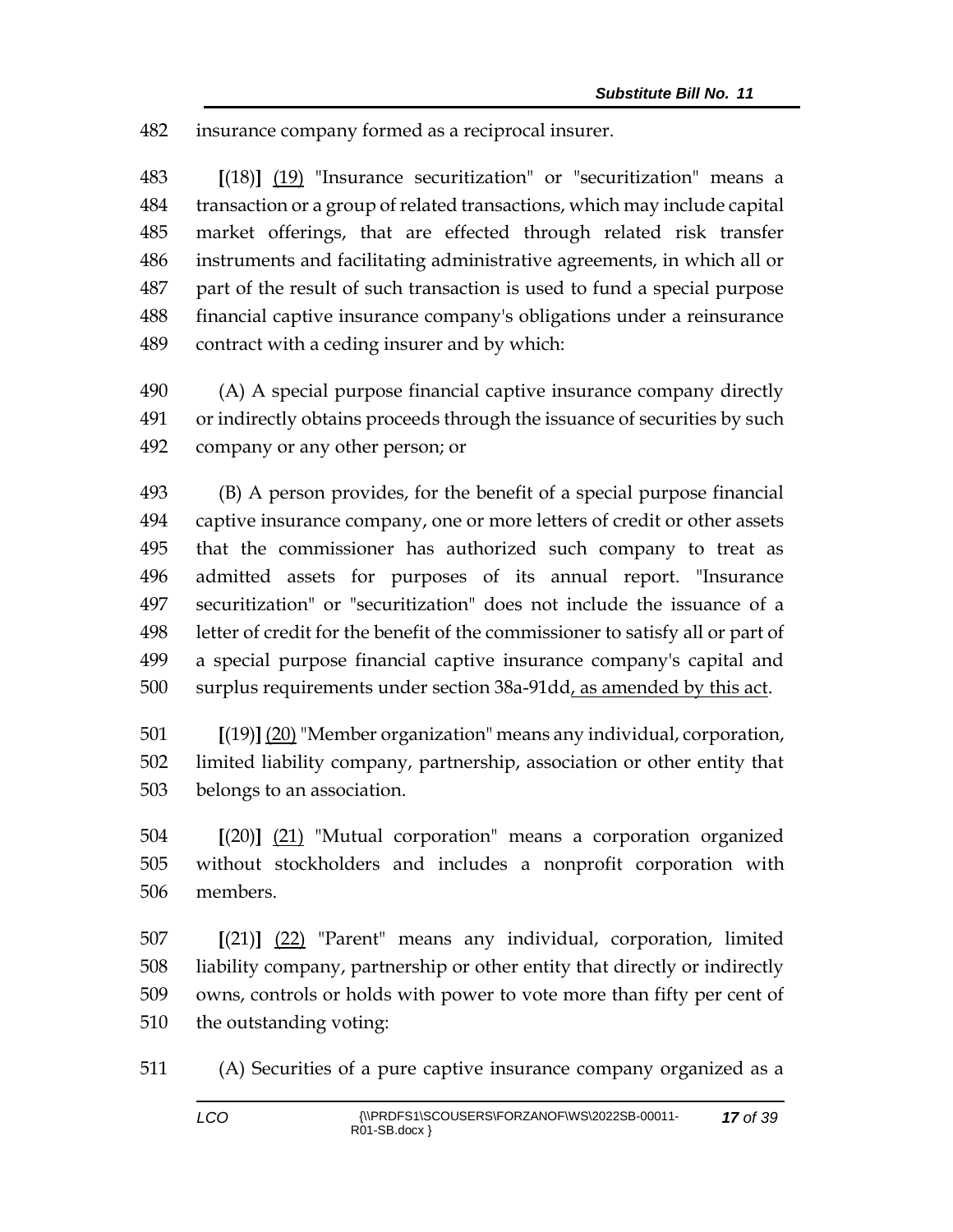stock insurer; or

 (B) Membership interests of a pure captive insurance company organized as a nonprofit corporation or as a limited liability company.

 **[**(22)**]** (23) "Participant" means any association, corporation, limited liability company, partnership, trust or other entity, and any affiliated 517 company <u>or controlled unaffiliated business</u> thereof, that is insured by a sponsored captive insurance company pursuant to a participant contract.

 **[**(23)**]** (24) "Participant contract" means a contract entered into by a sponsored captive insurance company and a participant by which the sponsored captive insurance company insures the risks of the participant and limits the losses of each such participant to its pro rata share of the assets of one or more protected cells identified in such participant contract.

 **[**(24)**]** (25) "Protected cell" means a separate account established by a sponsored captive insurance company, in which assets are maintained for one or more participants in accordance with the terms of one or more participant contracts to fund the liability of the sponsored captive insurance company assumed on behalf of such participants as set forth in such participant contracts.

 **[**(25)**]** (26) "Pure captive insurance company" means any company that insures risks of its parent and affiliated companies or controlled unaffiliated business.

 **[**(26)**]** (27) "Reinsurance contract" means a contract entered into by a special purpose financial captive insurance company and a ceding insurer by which the special purpose financial captive insurance company agrees to provide reinsurance to the ceding insurer for risks associated with the ceding insurer's insurance or reinsurance business.

 **[**(27)**]** (28) "Risk retention group" means a captive insurance company organized under the laws of this state pursuant to the federal Liability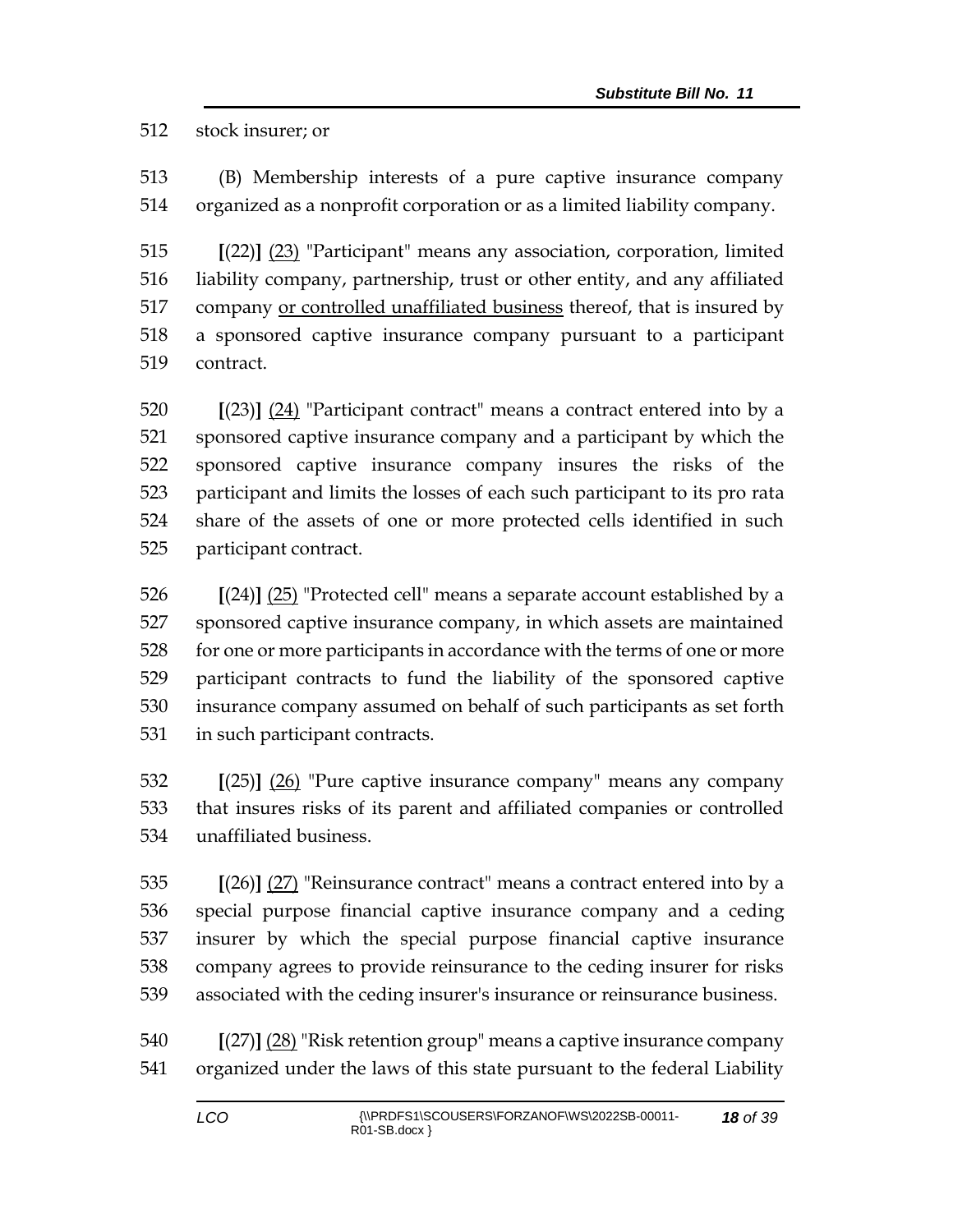Risk Retention Act of 1986, 15 USC 3901 et seq., as amended from time to time, as a stock insurer or mutual corporation, a reciprocal or other limited liability entity.

 **[**(28)**]** (29) "Security" has the same meaning as provided in section 36b-3 and includes any form of debt obligation, equity, surplus certificate, surplus note, funding agreement, derivative or other financial instrument that the commissioner designates as a security for purposes of **[**sections 38a-91aa**]** this section and sections 38a-91bb to 38a-91tt, inclusive, as amended by this act.

 **[**(29)**]** (30) "Special purpose financial captive insurance company" means a company that is licensed by the commissioner in accordance with section 38a-91bb, as amended by this act.

 **[**(30)**]** (31) "Special purpose financial captive insurance company security" means a security issued by (A) a special purpose financial captive insurance company, or (B) a third party, the proceeds of which are obtained directly or indirectly by a special purpose financial captive insurance company.

 **[**(31)**]** (32) "Sponsor" means any association, corporation, limited liability company, partnership, trust or other entity that is approved by the commissioner to organize and operate a sponsored captive insurance company and to provide all or part of the required unimpaired paid-in capital and surplus.

 **[**(32)**]** (33) "Sponsored captive insurance company" means a captive insurance company:

 (A) In which the minimum required unimpaired paid-in capital and surplus are provided by one or more sponsors;

 (B) That insures risks of its participants only through separate participant contracts; and

(C) That funds its liability to each participant through one or more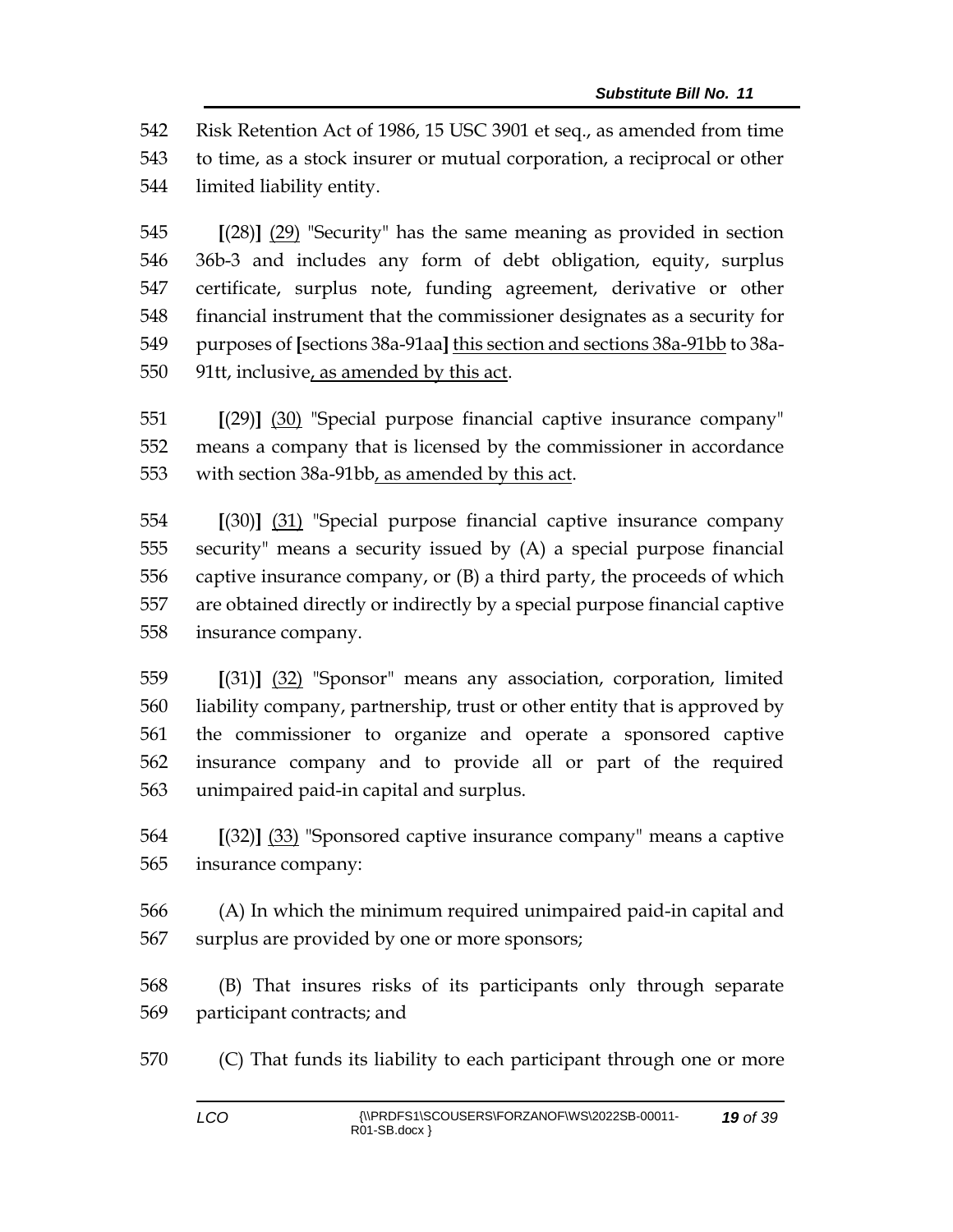protected cells and segregates the assets of each protected cell from the assets of other protected cells and from the assets of the sponsored captive insurance company's general account.

 **[**(33)**]** (34) "Surplus note" means an unsecured subordinated debt obligation possessing characteristics consistent with the National Association of Insurance Commissioners Statement of Statutory Accounting Principles No. 41, as amended from time to time, and as modified or supplemented by the commissioner.

 Sec. 7. (*Effective July 1, 2022*) (a) As used in this section, "alien captive insurance company", "branch captive insurance company" and "foreign captive insurance company" have the same meanings as provided in section 38a-91aa of the general statutes, as amended by this act.

 (b) The Commissioner of Revenue Services shall waive any and all penalties that would otherwise be due under section 38a-277 of the general statutes for any taxable period beginning on or after July 1, 2019, and ending prior to July 1, 2022, if, not later than June 30, 2023, the insured:

 (1) Establishes a branch captive insurance company in this state or transfers the domicile of its alien captive insurance company or foreign captive insurance company to this state in accordance with the provisions of section 38a-58a of the general statutes; and

 (2) Pays all taxes and interest due and outstanding under section 38a- 277 of the general statutes for all taxable periods ending on or after July 1, 2019, but prior to July 1, 2022.

 (c) Any insured that satisfies the provisions of subsection (b) of this section shall not be liable for any taxes, interest and penalties that would otherwise be due under section 38a-277 of the general statutes for any taxable period ending prior to July 1, 2019.

 Sec. 8. Section 38a-91bb of the general statutes is repealed and the following is substituted in lieu thereof (*Effective July 1, 2022*):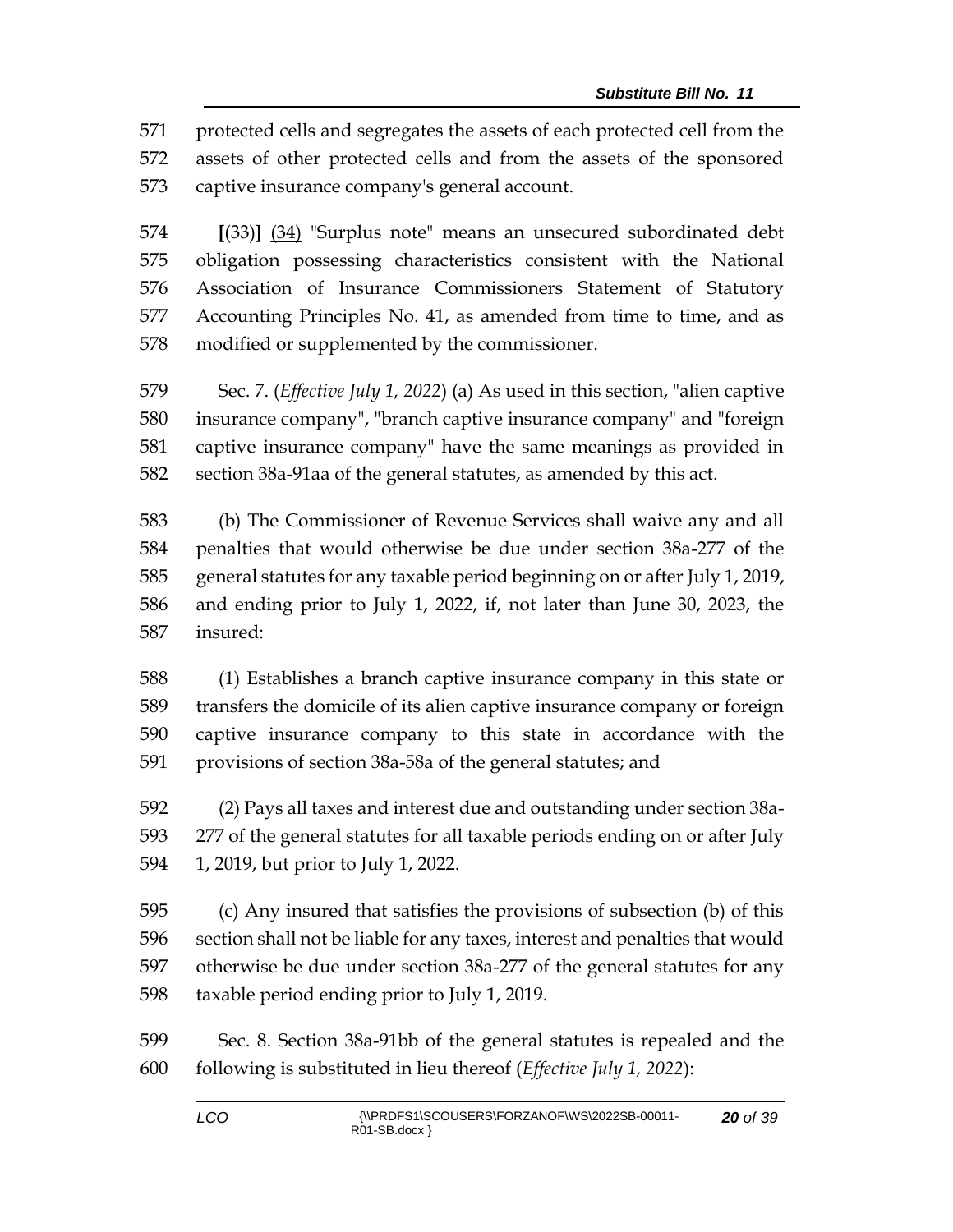(a) Any captive insurance company, when permitted by its articles of association, charter or other organizational document, may apply to the **[**Insurance Commissioner**]** commissioner for a license to do the business of insurance against any kind of loss, damage or liability properly a subject of insurance, if such insurance is not prohibited by law or **[**is not**]** disapproved by the commissioner as being contrary to public policy, including life insurance, annuities, health insurance, as defined in section 38a-469, and commercial risk insurance, as defined in section 38a-663, provided:

 (1) No pure captive insurance company may insure any risks other than those of its parent and affiliated companies or controlled unaffiliated business;

 (2) No association captive insurance company may insure any risks other than those of its association, the member organizations of its association, and the member organizations' affiliated companies;

 (3) No industrial insured captive insurance company may insure any risks other than those of (A) the industrial insureds that comprise the industrial insured group, (B) the industrial insureds' affiliated companies, or (C) the industrial insureds' controlled unaffiliated businesses;

 (4) No risk retention group may insure any risks other than those of its members and owners;

 (5) No captive insurance company may provide personal risk insurance, as defined in section 38a-663, for private passenger motor vehicle or homeowners insurance coverage or any component thereof;

 (6) No captive insurance company may accept or cede reinsurance except as provided in section 38a-91kk, as amended by this act;

 (7) Any captive insurance company may provide excess workers' compensation insurance to its parent and affiliated companies, unless prohibited by the laws of the state having jurisdiction over the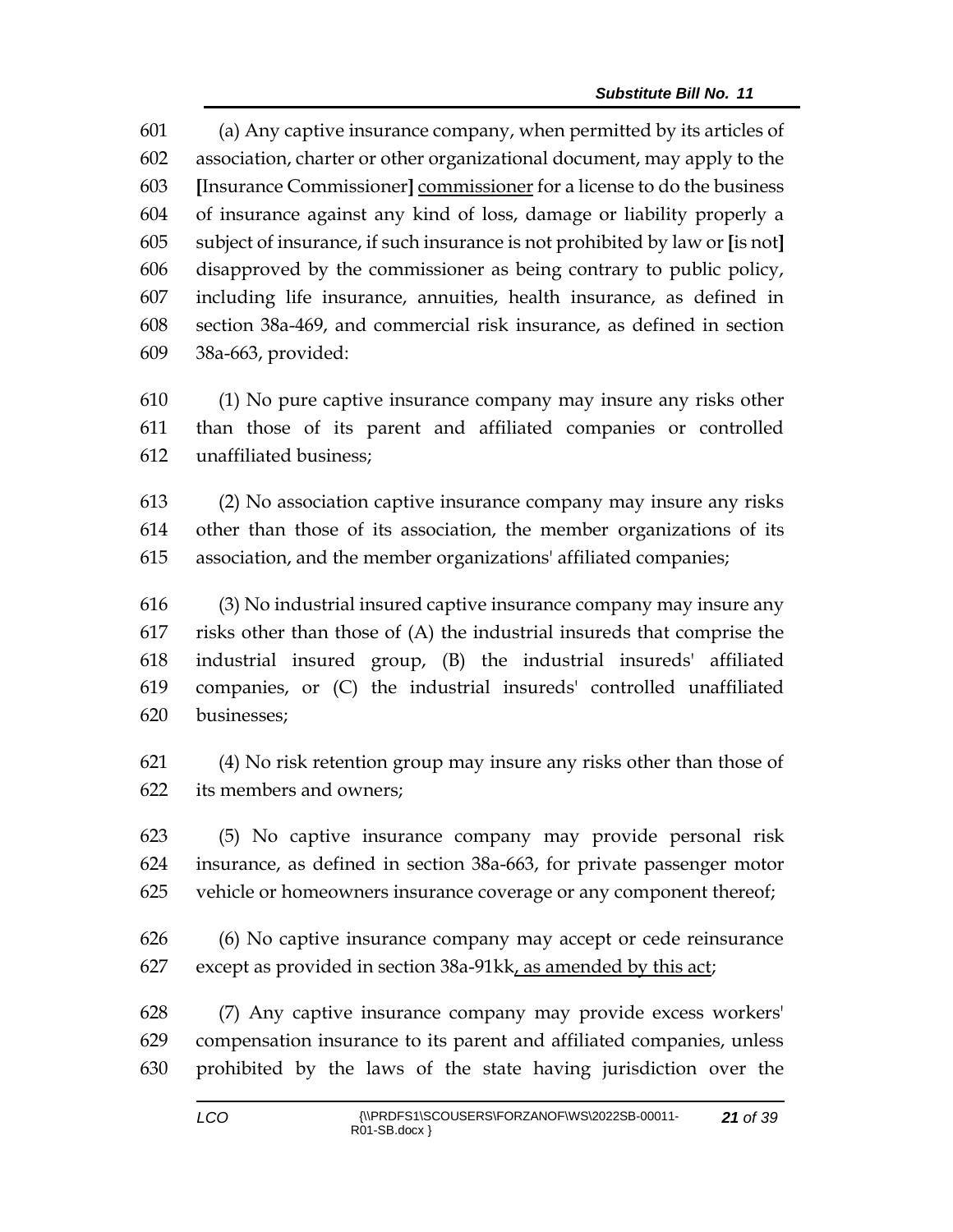transaction or by federal law. Any captive insurance company may reinsure a workers' compensation qualified self-insured plan of its parent and affiliated companies, unless prohibited by federal law;

 (8) Any captive insurance company that provides life insurance, annuities or health insurance shall comply with all applicable state and federal laws.

 (b) No captive insurance company shall do any insurance business in this state unless:

 (1) **[**It**]** The captive insurance company first obtains from the **[**Insurance Commissioner**]** commissioner a license authorizing **[**it**]** the captive insurance company to do insurance business in this state;

 (2) **[**Its**]** The captive insurance company's board of directors or committee of managers or, in the case of a reciprocal insurer, its subscribers' advisory committee holds at least one meeting each year in this state;

 (3) **[**It**]** The captive insurance company maintains its principal place of business in this state; and

 (4) **[**It**]** The captive insurance company appoints a registered agent to accept service of process and to otherwise act on its behalf in this state. Whenever such registered agent cannot with reasonable diligence be found at the registered office of the captive insurance company, the **[**Insurance Commissioner**]** commissioner shall be an agent of **[**such**]** the captive insurance company upon whom any process, notice or demand may be served.

 (c) (1) To be considered for a license, a captive insurance company shall:

 (A) File with the commissioner a certified copy of its organizational documents, a statement under oath of its president and secretary showing its financial condition, and any other statements or documents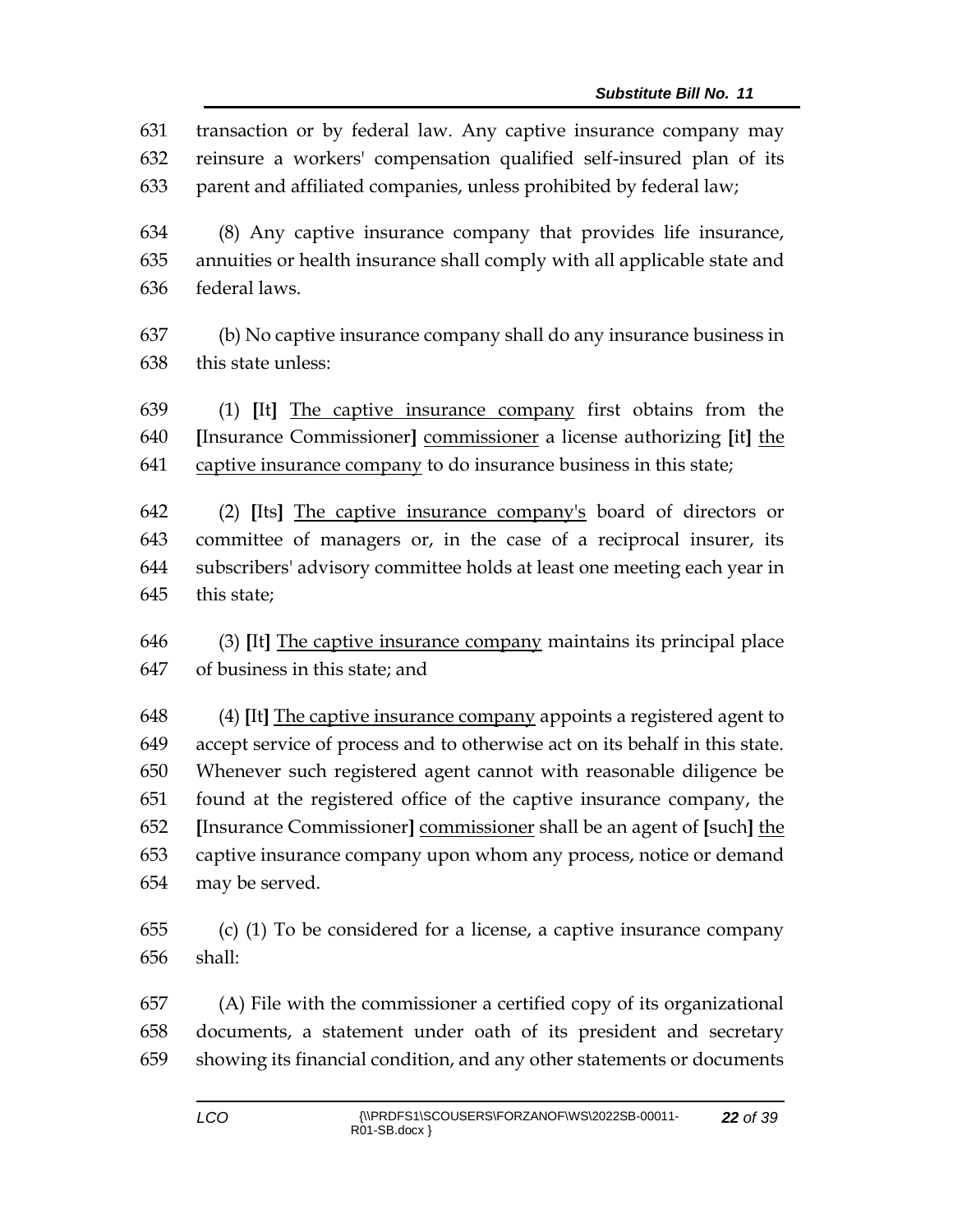required by the commissioner; and

 (B) Submit to the commissioner for approval a description of the coverages, deductibles, coverage limits and rates and such additional information as the commissioner may require. In the event of any subsequent material change in any item in such description, the captive insurance company shall submit to the commissioner for approval an appropriate revision and shall not offer any additional kinds of insurance until a revision of such description is approved by the commissioner. The captive insurance company shall inform the commissioner of any material change in rates not later than thirty days after the adoption of such change.

 (2) Each applicant captive insurance company shall also file with the commissioner evidence of the following:

 (A) The amount and liquidity of the company's assets relative to the risks to be assumed;

 (B) The adequacy of the expertise, experience and character of the persons who will manage the company;

(C) The overall soundness of the company's plan of operation;

 (D) The adequacy of the loss prevention programs of the company's insureds; and

 (E) Such other factors deemed relevant by the commissioner in ascertaining whether the proposed captive insurance company will be able to meet its policy obligations.

 (3) Each applicant sponsored captive insurance company shall also file with the commissioner:

 (A) Materials demonstrating how the applicant will account for the loss and expense experience of each protected cell at a level of detail deemed sufficient by the commissioner, and how **[**it**]** such applicant will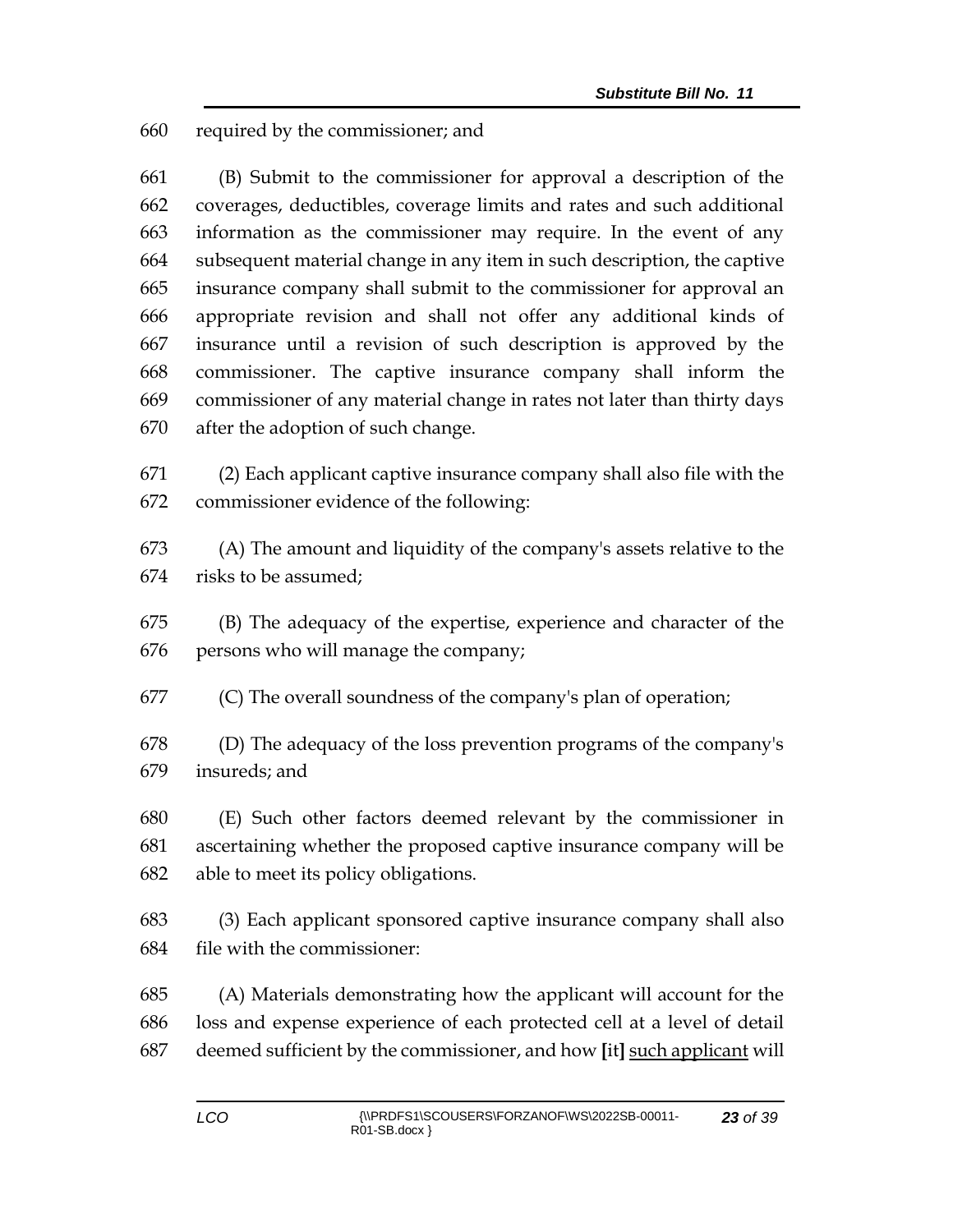report such experience to the commissioner;

 (B) A statement acknowledging that all financial records of the sponsored captive insurance company, including records pertaining to any protected cells, shall be made available for examination or inspection or by the commissioner or the commissioner's designee;

 (C) All contracts or sample contracts between the sponsored captive insurance company and any participants; and

 (D) Evidence that expenses shall be allocated to each protected cell in a fair and equitable manner.

 (4) Each applicant special purpose financial captive insurance company shall also:

(A) Include with its plan of operation:

 (i) A complete description of all significant transactions, including reinsurance, reinsurance security arrangements, securitizations, related transactions or arrangements, and to the extent not included in the transactions listed in this clause, a complete description of all parties other than the special purpose financial captive insurance company and the ceding insurer that will be involved in the issuance of special purpose financial captive insurance company securities and a description of any pledge, hypothecation or grant of a security interest in any of the special purpose financial captive insurance company's assets and in any stock or limited liability company interest in the special purpose financial captive insurance company;

 (ii) The source and form of the special purpose financial captive insurance company's capital and surplus;

 (iii) The proposed investment policy of the special purpose financial captive insurance company;

(iv) A description of the underwriting, reporting and claims payment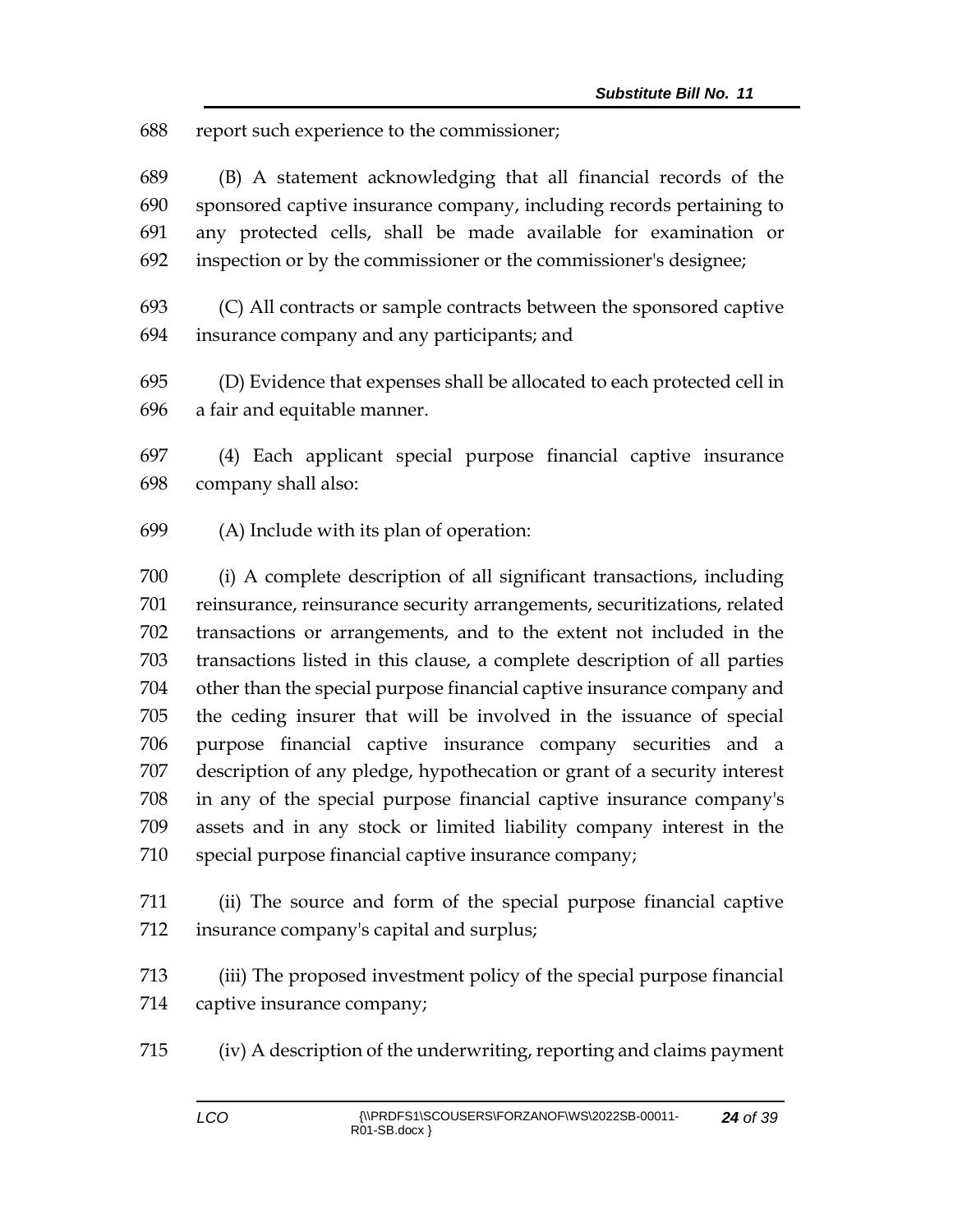methods by which losses covered by the reinsurance contract will be reported, accounted for and settled;

 (v) Pro forma balance sheets and income statements illustrating one or more adverse case scenarios, as determined under criteria required by the commissioner, for the performance of the special purpose financial captive insurance company under all reinsurance contracts; and

 (vi) The proposed rate and method for discounting reserves, if the special purpose financial captive insurance company is requesting authority to discount its reserves;

 (B) Submit an affidavit of its president, a vice president, its treasurer or its chief financial officer that includes the following statements, that to the best of such person's knowledge and belief after reasonable inquiry:

 (i) The proposed organization and operation of the special purpose financial captive insurance company comply with all applicable provisions of this chapter;

 (ii) The special purpose financial captive insurance company's investment policy reflects and takes into account the liquidity of assets and the reasonable preservation, administration and management of such assets with respect to the risks associated with the reinsurance contract and the insurance securitization transaction. With respect to a special purpose financial captive insurance company, "management" means the board of directors, managing board or other individual or individuals vested with overall responsibility for the management of the affairs of such company, including, but not limited to, officers or other agents elected or appointed to act on behalf of such company; and

 (iii) The reinsurance contract and any arrangement for securing the special purpose financial captive insurance company's obligations under such reinsurance contract, including, but not limited to, any agreements or other documentation to implement such arrangement,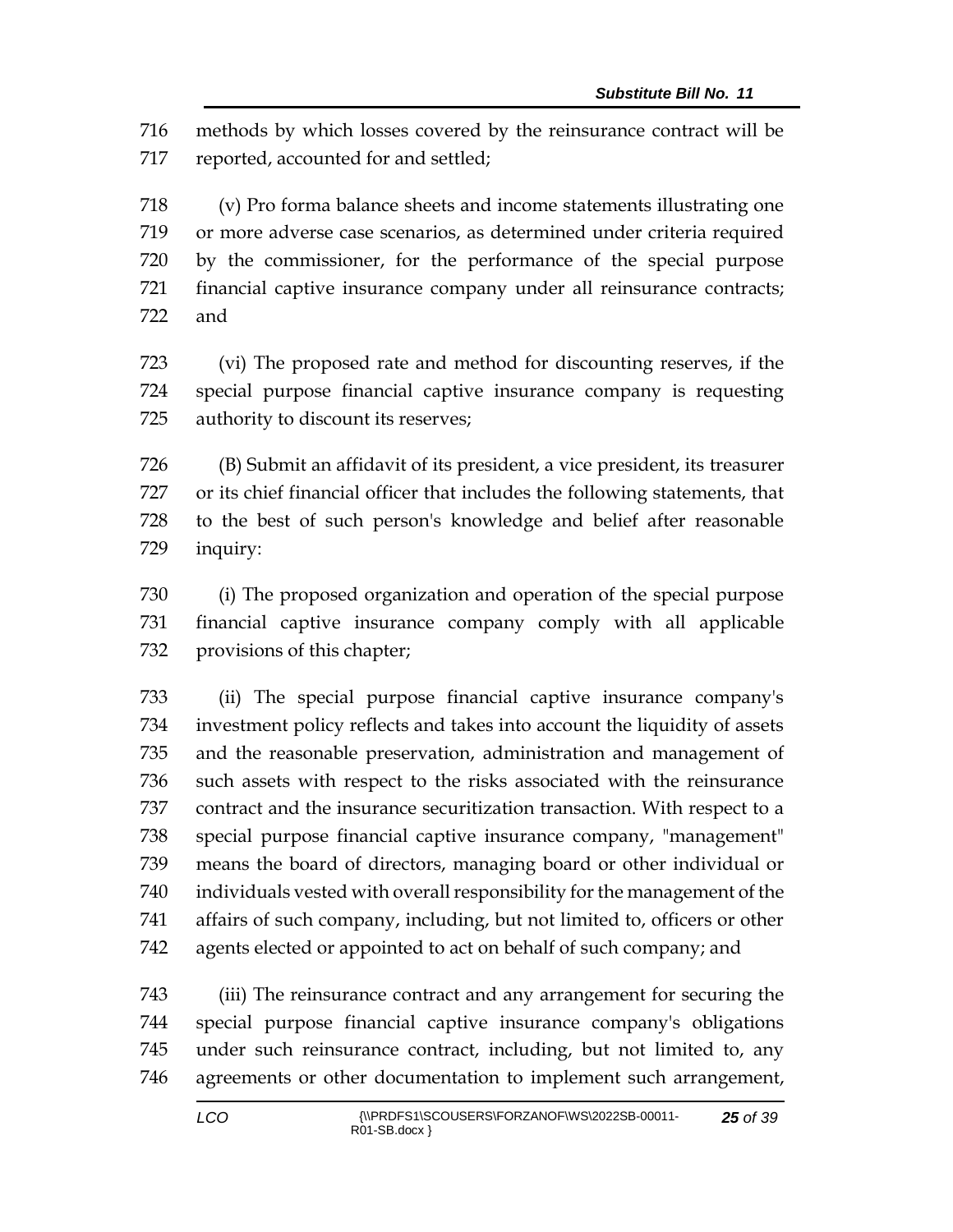comply with the provisions of this chapter; and

(C) Include with its application:

 (i) Copies of all agreements and documentation described in subparagraph (A) of this subdivision unless otherwise approved by the commissioner, and any other statements or documents required by the commissioner to evaluate the special purpose financial captive insurance company's application for licensure; and

 (ii) An opinion of qualified legal counsel, in a form acceptable to the commissioner, that the offer and sale of any special purpose financial captive insurance company securities complies with all applicable registration requirements or applicable exemptions from or exceptions to such requirements of the federal securities laws and that the offer and sale of securities by the special purpose financial captive insurance company itself comply with all registration requirements or applicable exemptions from or exceptions to such requirements of the securities laws of this state. Such opinion shall not be required as part of the application if the special purpose financial captive insurance company includes a specific statement in its plan of operation that such opinions will be provided to the commissioner in advance of the offer or sale of any special purpose financial captive insurance company securities.

 (5) A sponsored captive insurance company may apply to be licensed as a special purpose financial captive insurance company. Such company shall be subject to the provisions of sections 38a-91aa to 38a-770 91tt, inclusive, as amended by this act, applicable to a sponsored captive insurance company and to a special purpose financial captive insurance company. In the event of conflict between such provisions applicable to a sponsored captive insurance company and to a special purpose financial captive insurance company, the provisions applicable to a special purpose financial captive insurance company shall control.

 (6) Information submitted pursuant to this subsection shall be and shall remain confidential and shall not be made public by the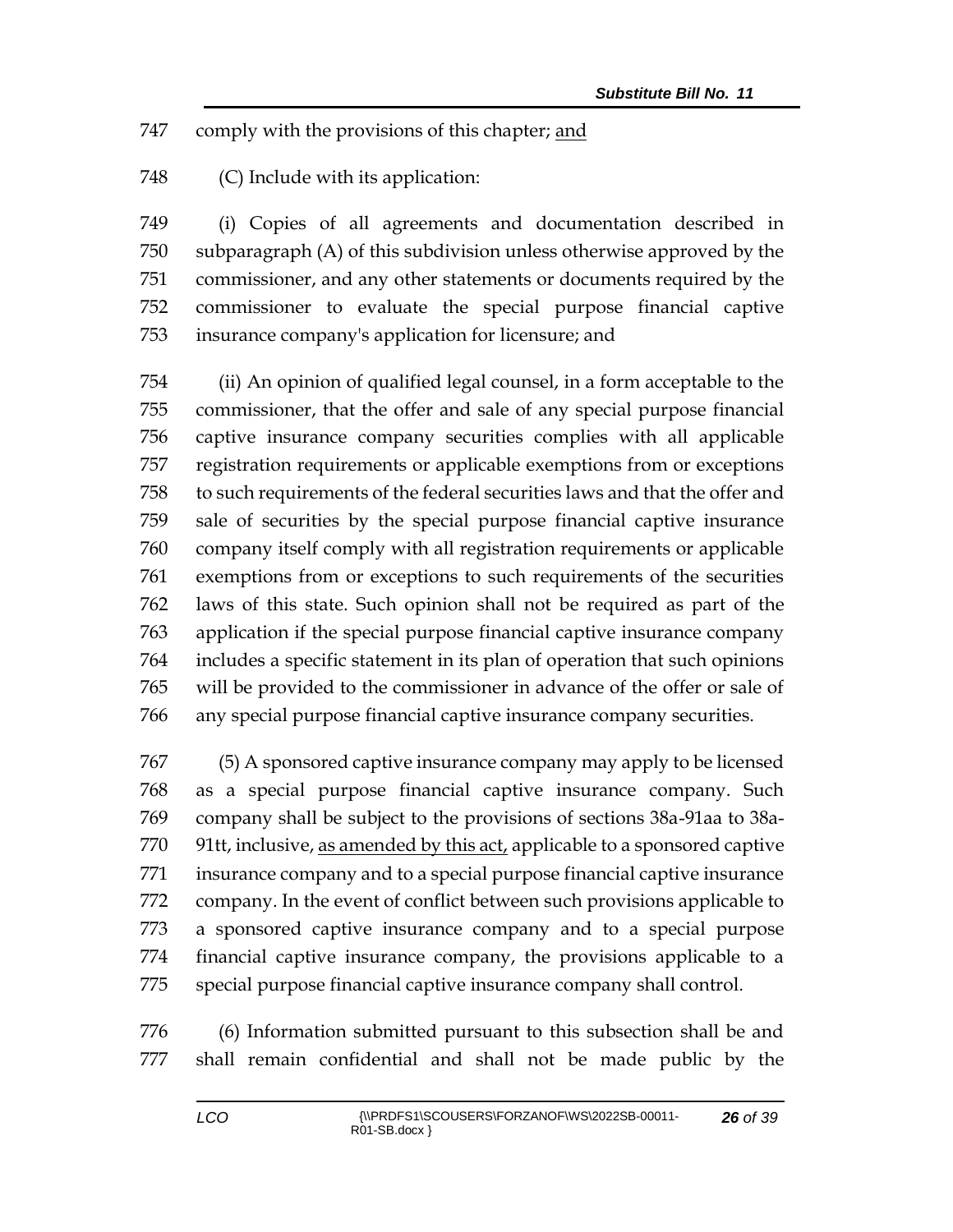commissioner or an employee or agent of the commissioner without the written consent of the company, except that:

 (A) Such information may be discoverable by a party in a civil action or contested case to which the captive insurance company that submitted such information is a party upon a showing by the party seeking to discover such information that:

 (i) The information sought is relevant to and necessary for the furtherance of such action or case;

 (ii) The information sought is unavailable from other nonconfidential sources; and

 (iii) A subpoena issued by a judicial or administrative officer of competent jurisdiction has been submitted to the commissioner, provided such submission requirement shall not apply to a risk retention group; and

 (B) The commissioner may, in the commissioner's discretion, disclose such information to a public official having jurisdiction over the regulation of insurance in another state, provided:

 (i) Such public official agrees, in writing, to maintain the confidentiality of such information; and

 (ii) The laws of the state in which such public official serves require such information to be and **[**to**]** remain confidential.

 (d) (1) Each captive insurance company shall pay to the commissioner a nonrefundable fee of eight hundred dollars for examining, investigating and processing its application for a license. The commissioner may retain legal, financial and examination services from outside the department for the licensing and financial oversight of a captive insurance company, the reasonable cost of which may be charged against such company. The provisions of subdivisions (2) to (5), inclusive, of subsection (k) of section 38a-14 shall apply to this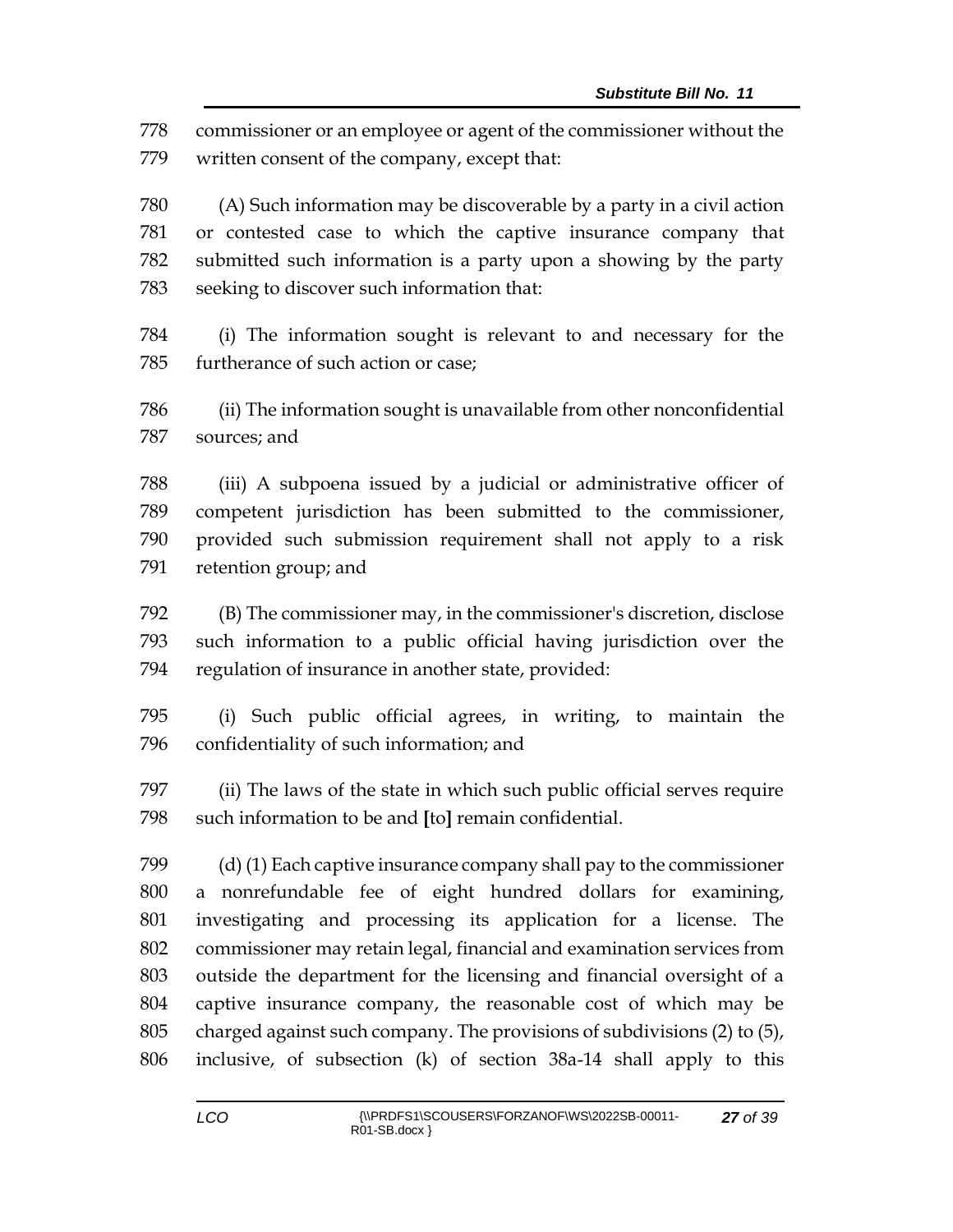subdivision.

 (2) Each captive insurance company shall pay a license fee for the first year of licensure and a renewal fee for each year thereafter as set forth in section 38a-11.

 (e) (1) If the commissioner finds that the documents and statements that a captive insurance company, other than a special purpose financial captive insurance company, has filed comply with the provisions of sections 38a-91aa to 38a-91tt, inclusive, as amended by this act, the commissioner may grant a license authorizing the company to do insurance business in this state until April first thereafter. The captive insurance company may apply to renew such license on such forms as the commissioner prescribes.

 (2) (A) The commissioner may grant a license authorizing a special purpose financial captive insurance company to do reinsurance business in this state until April first thereafter upon the commissioner's finding that (i) the proposed plan of operation provides for a reasonable and expected successful operation, (ii) the terms of the reinsurance contract and related transactions comply with sections 38a-91aa to 38a- 91tt, inclusive, as amended by this act, (iii) the proposed plan of operation is not hazardous to any ceding insurer, and (iv) the insurance regulator of the state of domicile of each ceding insurer has notified the commissioner in writing or has otherwise provided assurance satisfactory to the commissioner that such regulator has approved or has not disapproved the transaction, provided the commissioner shall not be precluded from issuing a license to a special purpose financial captive insurance company if such regulator has not responded with respect to all or any part of the transaction.

 (B) In conjunction with granting such license, the commissioner may issue an order to the special purpose financial captive insurance company of any additional provisions, terms or conditions regarding the organization, licensing or operation of such company that are not inconsistent with the provisions of this chapter and are deemed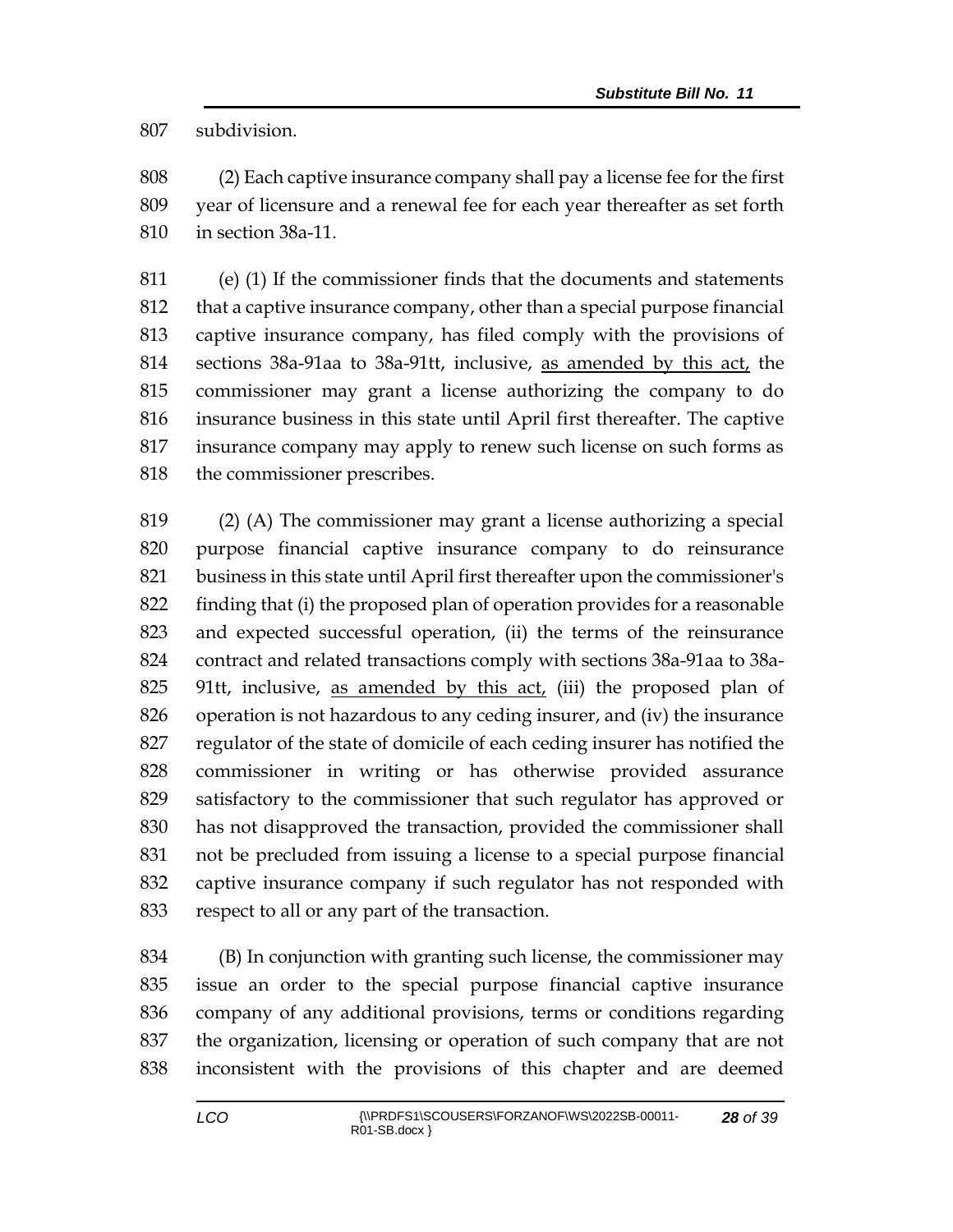appropriate by the commissioner.

 (3) The commissioner shall not grant a license to a branch captive insurance company unless the alien captive insurance company or 842 foreign captive insurance company grants the commissioner authority 843 to examine the alien captive insurance company or foreign captive insurance company in the jurisdiction in which the alien captive insurance company or foreign captive insurance company is formed, operates or maintains books and records.

 Sec. 9. Section 38a-91dd of the general statutes is repealed and the following is substituted in lieu thereof (*Effective July 1, 2022*):

 (a) (1) **[**The Insurance Commissioner**]** Except as provided in subdivision (3) of this subsection, the commissioner shall not issue a license to a captive insurance company or allow the company to retain such license unless the company has and maintains unimpaired paid-in capital and surplus of:

- (A) In the case of a pure captive insurance company, not less than **[**two hundred fifty thousand dollars;**]** the greater of:
- (i) Fifty thousand dollars; or
- (ii) An amount that the commissioner determines is necessary for the pure captive insurance company to meet such pure captive insurance
- company's policy obligations;
- (B) In the case of an association captive insurance company, not less than **[**five hundred thousand dollars;**]** the greater of:
- (i) Two hundred fifty thousand dollars; or

 (ii) An amount that the commissioner determines is necessary for the association captive insurance company to meet such association captive insurance company's policy obligations;

(C) In the case of an industrial insured captive insurance company,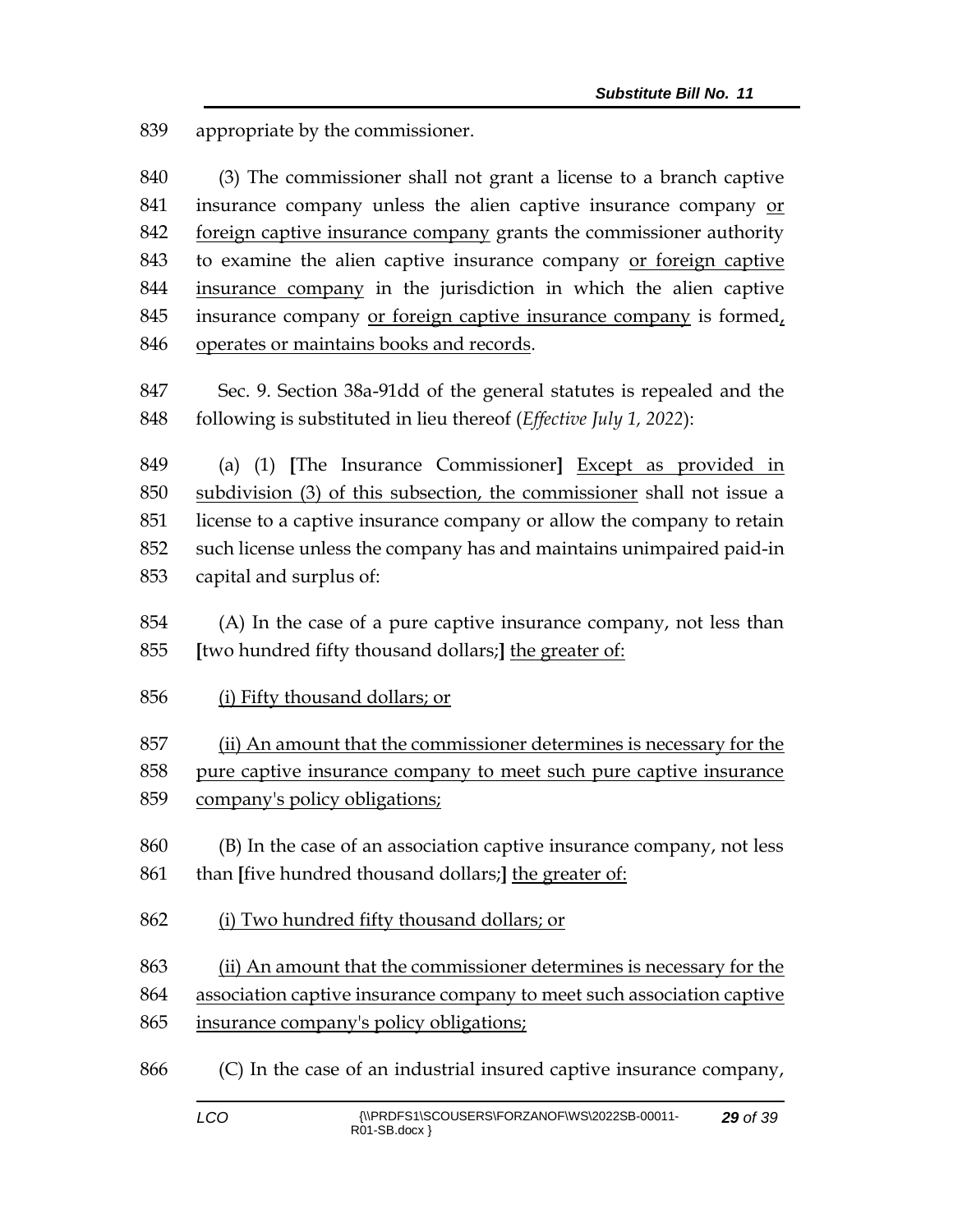| 867 | not less than [five hundred thousand dollars;] the greater of:           |  |  |  |
|-----|--------------------------------------------------------------------------|--|--|--|
| 868 | (i) Two hundred fifty thousand dollars; or                               |  |  |  |
| 869 | (ii) An amount that the commissioner determines is necessary for the     |  |  |  |
| 870 | industrial insured captive insurance company to meet such industrial     |  |  |  |
| 871 | insured captive insurance company's policy obligations;                  |  |  |  |
| 872 | (D) In the case of a risk retention group, not less than one million     |  |  |  |
| 873 | dollars;                                                                 |  |  |  |
| 874 | (E) In the case of a sponsored captive insurance company, not less       |  |  |  |
| 875 | than [two hundred twenty-five thousand dollars;] the greater of:         |  |  |  |
| 876 | (i) Seventy-five thousand dollars; or                                    |  |  |  |
| 877 | (ii) An amount that the commissioner determines is necessary for the     |  |  |  |
| 878 | sponsored captive insurance company to meet such sponsored captive       |  |  |  |
| 879 | insurance company's policy obligations;                                  |  |  |  |
| 880 | (F) In the case of a special purpose financial captive insurance         |  |  |  |
| 881 | company, not less than [two hundred fifty thousand dollars;] the greater |  |  |  |
| 882 | <u>of:</u>                                                               |  |  |  |
| 883 | (i) Two hundred fifty thousand dollars; or                               |  |  |  |
| 884 | (ii) An amount that the commissioner determines is necessary for the     |  |  |  |
| 885 | special purpose financial captive insurance company to meet such         |  |  |  |
| 886 | special purpose financial captive insurance company's policy             |  |  |  |
| 887 | obligations;                                                             |  |  |  |
| 888 | (G) In the case of a sponsored captive insurance company licensed as     |  |  |  |
| 889 | a special purpose financial captive insurance company, not less than     |  |  |  |
| 890 | [five hundred thousand dollars;] the greater of:                         |  |  |  |
| 891 | (i) Two hundred fifty thousand dollars; or                               |  |  |  |
| 892 | (ii) An amount that the commissioner determines is necessary for         |  |  |  |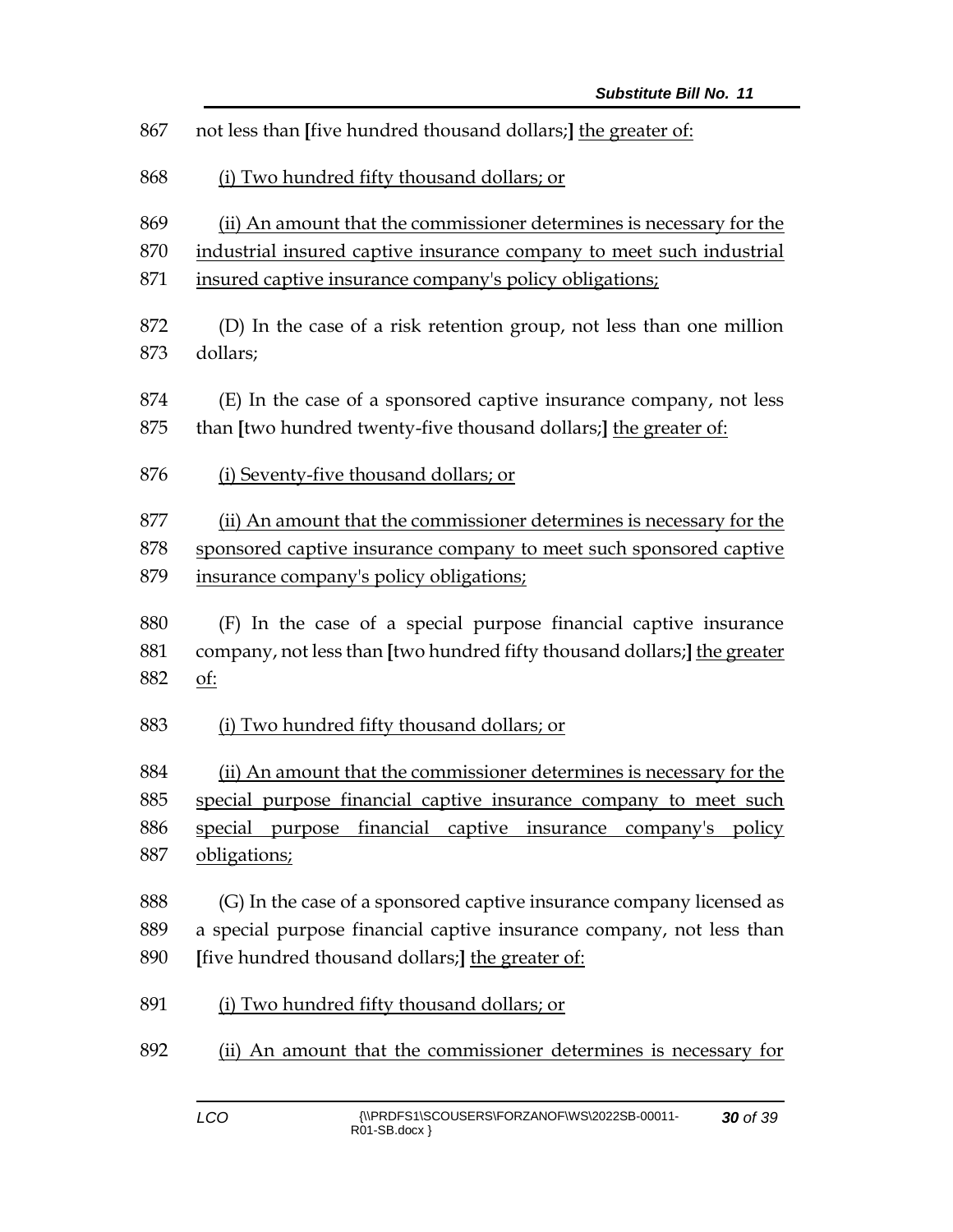such captive insurance company to meet such captive insurance company's policy obligations; and

 (H) In the case of an agency captive insurance company, not less than **[**five hundred thousand dollars**]** the greater of:

(i) Two hundred fifty thousand dollars; or

 (ii) An amount that the commissioner determines is necessary for the agency captive insurance company to meet such agency captive insurance company's policy obligations.

 (2) (A) The **[**Insurance Commissioner**]** commissioner shall not issue a license to a branch captive insurance company or allow the branch captive insurance company to retain such license unless the branch 904 captive insurance company has and maintains, as security for the payment of liabilities attributable to the branch operations:

- (i) Not less than **[**two hundred fifty thousand dollars;**]** the greater of:
- (I) Fifty thousand dollars; or

 (II) An amount that the commissioner determines is necessary to secure the payment of liabilities attributable to the branch captive insurance company's operations; and

 (ii) Reserves on such insurance policies or such reinsurance contracts as may be issued or assumed by the branch captive insurance company through its branch operations, including reserves for losses, allocated loss adjustment expenses, incurred but not reported losses and unearned premiums with regard to business written through the branch operations. The commissioner may permit a branch captive insurance company to credit against any such reserves any **[**security for loss reserves that the branch captive insurance company posts with a ceding insurer or is posted by a reinsurer with the branch captive insurance company, so long as such security remains posted**]** assets belonging to: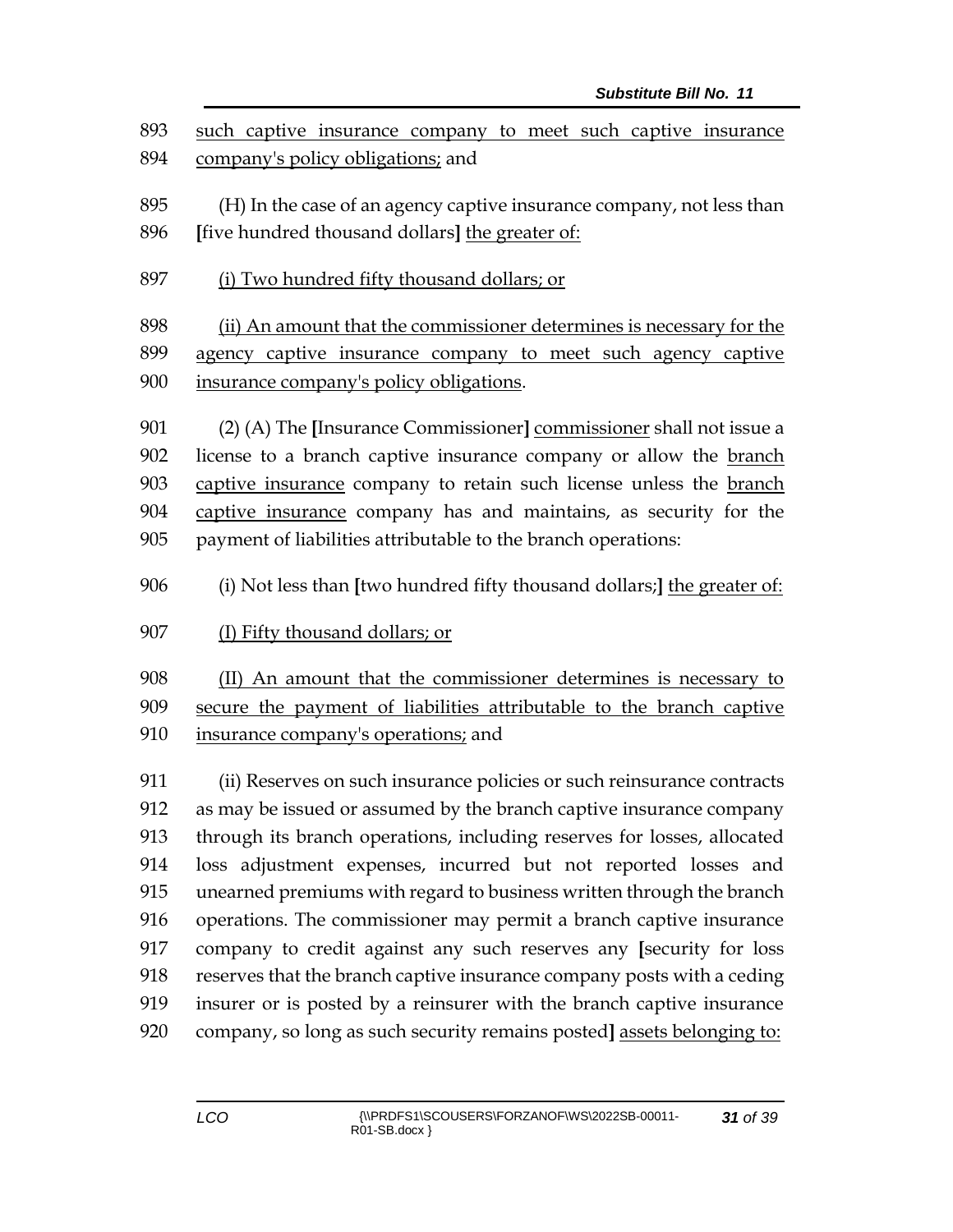(I) The branch captive insurance company that are held in trust for, or otherwise segregated or controlled by, a ceding insurer, that secure the branch captive insurance company's reinsurance obligations to the ceding insurer; or (II) A reinsurer that are held in trust for, or otherwise under the 926 control of, the branch captive insurance company, that secure the reinsurer's reinsurance obligations to the branch captive insurance company. (B) The amounts required under subparagraph (A) of this subdivision may be held, with the prior approval of the commissioner, in the form of: (i) **[**a**]** A trust formed under a trust agreement and funded by assets acceptable to the commissioner; **[**,**]** (ii) **[**an**]** An irrevocable letter of credit issued or confirmed by a bank approved by the commissioner; **[**,**]** (iii) **[**with**]** With respect to the amount required under subparagraph  $(A)(i)$  of this subdivision only, cash on deposit with the commissioner; **[**,**]** or (iv) **[**any**]** Any combination **[**thereof**]** of the forms described in 940 subparagraphs  $(B)(i)$  to  $(B)(iii)$ , inclusive, of this subdivision. (3) The commissioner may exempt a branch captive insurance company from the provisions of subdivisions (1) and (2) of this subsection if the branch captive insurance company is a foreign captive insurance company and the commissioner, in the commissioner's discretion, determines that the branch captive insurance company is financially stable. **[**(b) The commissioner may adopt regulations, in accordance with chapter 54, to establish additional capital and surplus requirements

based upon the type, volume and nature of insurance business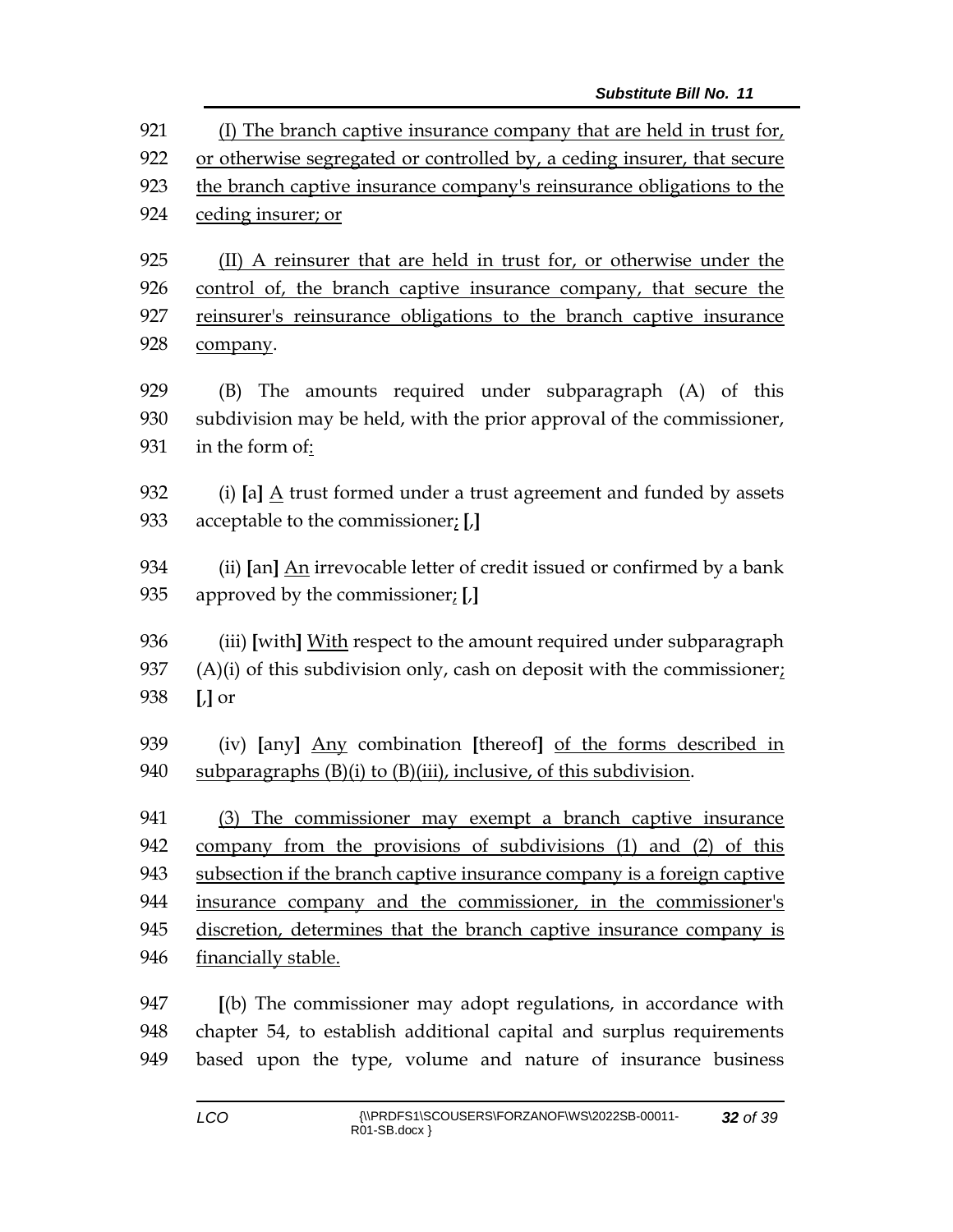transacted.**]**

 **[**(c)**]** (b) Notwithstanding any other provision of this section, the commissioner shall have the discretion to allow a captive insurance company, other than a captive insurance company organized as a risk retention group, to maintain less than the required unimpaired paid-in capital and surplus set forth in subsection (a) of this section. The commissioner shall consider the type, volume and nature of the insurance or reinsurance business transacted by such a captive insurance company in establishing the amount of unimpaired paid-in capital and surplus the company is required to maintain.

 **[**(d)**]** (c) Except as specified in subdivision (2) of subsection (a) of this section, capital and surplus may be in the form of cash or an irrevocable letter of credit issued by a bank approved by the commissioner.

 (d) The commissioner may adopt regulations, in accordance with chapter 54, to establish additional capital and surplus requirements based upon the type, volume and nature of insurance business transacted.

 Sec. 10. Subsection (h) of section 38a-91ff of the general statutes is repealed and the following is substituted in lieu thereof (*Effective July 1, 2022*):

 (h) In the case of a captive insurance company licensed as a branch captive insurance company, the alien captive insurance company or 972 foreign captive insurance company shall petition the commissioner to issue a certificate setting forth the commissioner's finding that, after considering the character, reputation, financial responsibility, insurance experience, and business qualifications of the officers and directors of the alien captive insurance company or foreign captive insurance company, the licensing and maintenance of the branch operations will promote the general good of the state. The alien captive insurance 979 company or foreign captive insurance company may register to do business in this state after the commissioner's certificate is issued.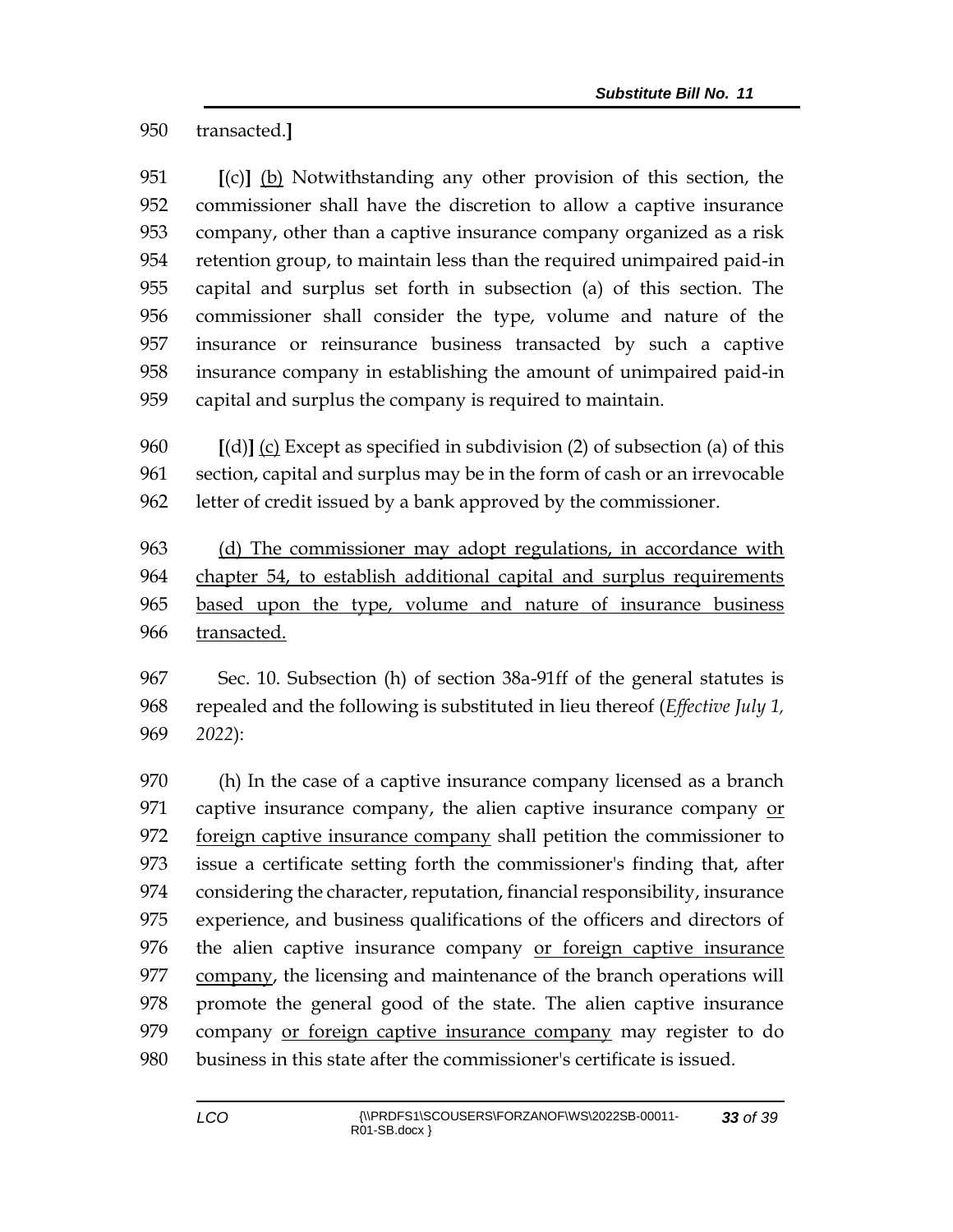Sec. 11. Subdivision (1) of subsection (b) of section 38a-91gg of the general statutes is repealed and the following is substituted in lieu thereof (*Effective July 1, 2022*):

 (b) (1) (A) **[**Prior**]** Except as provided in subparagraph (B) of this 985 subdivision, prior to March first of each year and, in the case of pure captive insurance companies and industrial insured captive insurance companies, prior to March fifteenth of each year, each captive insurance company **[**other than a branch captive insurance company shall submit to the Insurance Commissioner**]** shall file with the commissioner a report of **[**its**]** the captive insurance company's financial condition verified by oath of two **[**of its**]** executive officers of the captive insurance company. The commissioner shall establish the form and content of the annual report to be filed by special purpose captive insurance companies.

 (B) **[**In the case of branch captive insurance companies, prior to March first of each year, each such**]** Each branch captive insurance company shall **[**submit to**]** file with the commissioner a copy of all reports and statements required to be filed under the laws of the jurisdiction in which the alien captive insurance company or foreign captive insurance company is formed. Such reports and statements shall be verified by oath of two **[**of its**]** executive officers of the branch captive insurance company and filed with the commissioner on the same day that such reports and statements must be filed in the domiciliary jurisdiction of the alien captive insurance company or foreign captive insurance company. If the commissioner is satisfied that the annual report filed by the alien captive insurance company or foreign captive insurance company in **[**its**]** the domiciliary jurisdiction of the alien captive insurance company or foreign captive insurance company provides adequate information concerning the financial condition of the alien captive insurance company or foreign captive insurance company, the commissioner may waive the requirement for completion of the **[**captive annual statement for business written in the alien jurisdiction**]** annual report required under subparagraph (A) of this subdivision. If the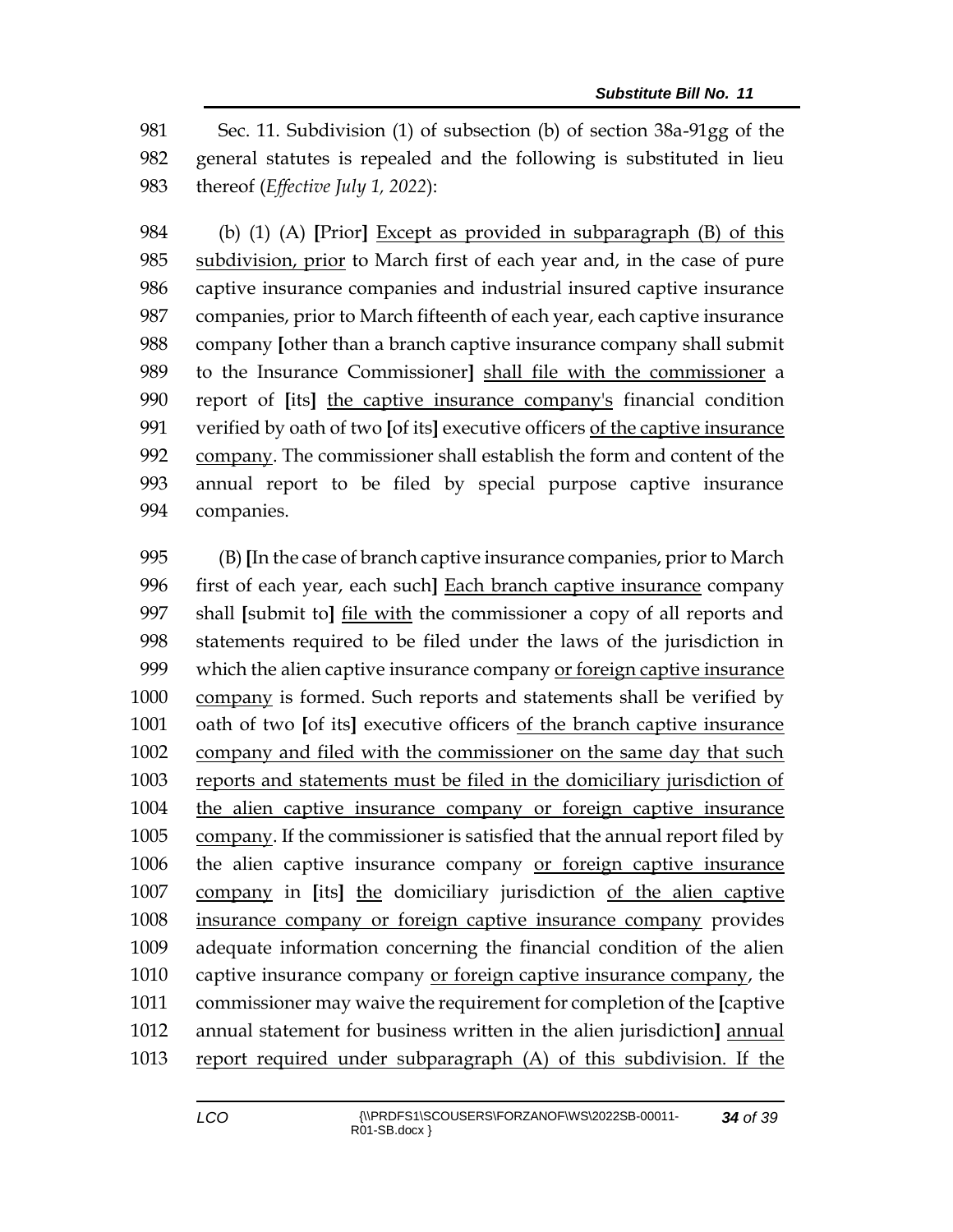commissioner is not satisfied with such reports and statements, or if the branch captive insurance company is not required to file such reports and statements in the domiciliary jurisdiction of the alien captive 1017 insurance company or foreign captive insurance company, the branch captive insurance company shall file a report, at a time and in a form and manner prescribed by the commissioner, that provides the commissioner with adequate information concerning the financial condition of the alien captive insurance company or foreign captive insurance company.

 Sec. 12. Subsection (a) of section 38a-91hh of the general statutes is repealed and the following is substituted in lieu thereof (*Effective July 1, 2022*):

 (a) (1) **[**At least once every three years, and additionally whenever the Insurance Commissioner**]** Except as provided in subdivision (3) of this subsection, the commissioner or the commissioner's designee shall, whenever the commissioner determines it to be prudent **[**, the commissioner or the commissioner's designee shall visit each captive insurance company and thoroughly**]** but not less frequently than once every five years, inspect and examine **[**its**]** each captive insurance company's affairs to ascertain **[**its**]** the captive insurance company's financial condition, **[**its**]** the captive insurance company's ability to fulfill its obligations and whether **[**it**]** the captive insurance company has complied with the provisions of sections 38a-91aa to 38a-91tt, inclusive, as amended by this act, and any other applicable provisions of this title. **[**The commissioner may extend the three-year period to five years, provided a captive insurance company is subject to a comprehensive annual audit during such period by independent auditors approved by the commissioner and of a scope satisfactory to the commissioner.**]**

 (2) The examination of a branch captive insurance company pursuant to this section shall be of branch business and branch operations only, as long as the branch captive insurance company provides annually to the commissioner a certificate of compliance or its equivalent, issued by or filed with the licensing authority of the jurisdiction in which the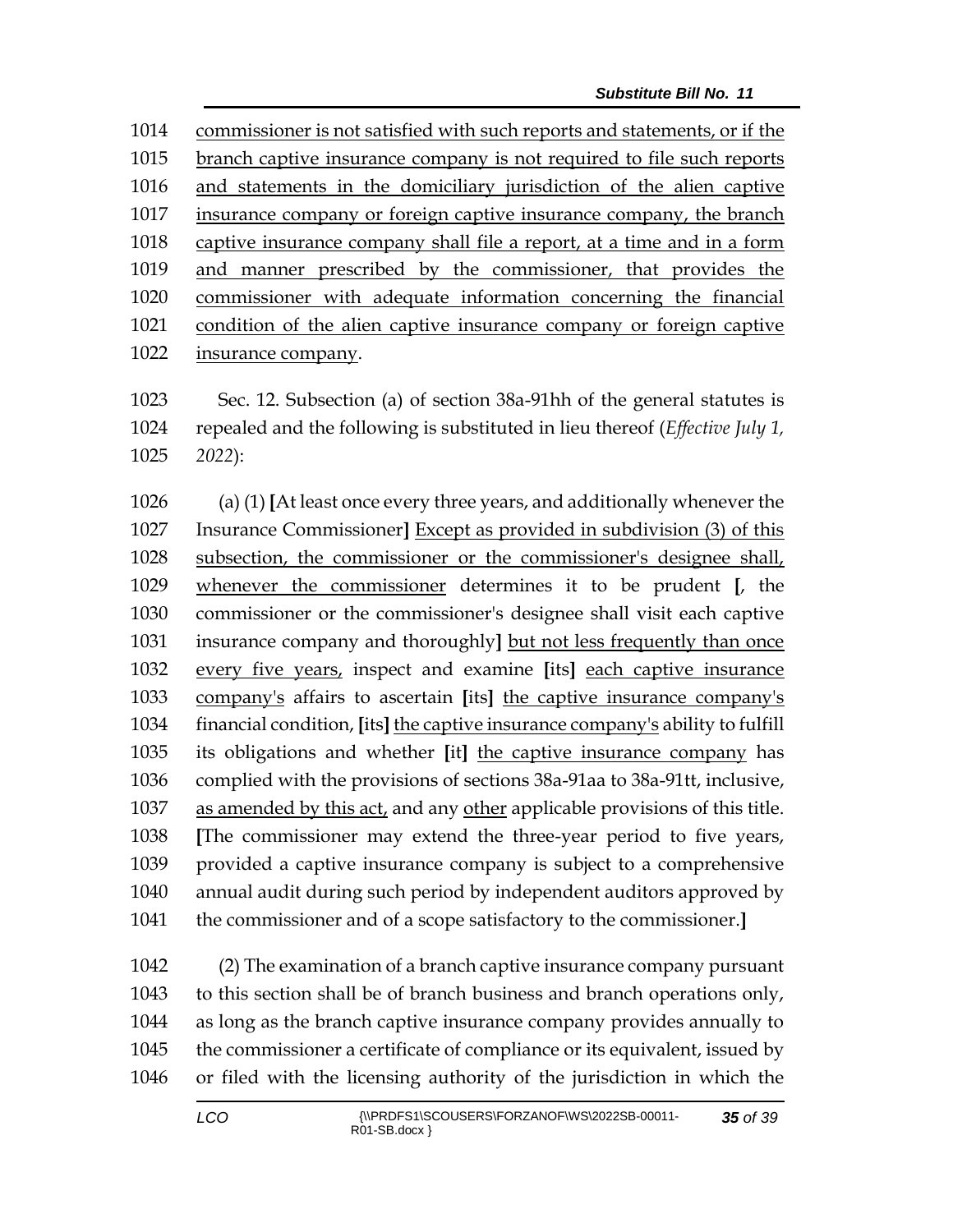branch captive insurance company is formed, and demonstrates to the commissioner's satisfaction that **[**it**]** such branch captive insurance company is operating in sound financial condition in accordance with all applicable laws and regulations of such jurisdiction.

 (3) The commissioner may waive the requirement that the commissioner or the commissioner's designee inspect and examine a captive insurance company's affairs pursuant to this subsection if the captive insurance company is a pure captive insurance company or a branch captive insurance company of the pure captive insurance company.

 Sec. 13. Subdivision (1) of subsection (a) of section 38a-91ii of the general statutes is repealed and the following is substituted in lieu thereof (*Effective July 1, 2022*):

 (a) (1) The commissioner may, at any time, for cause, suspend, revoke or refuse to renew any license of a captive insurance company, or in lieu of or in addition to suspension or revocation of such license, the commissioner, after reasonable notice to and hearing of any holder of such license, may impose a fine not to exceed ten thousand dollars. Such hearings may be held by the commissioner or any person designated by the commissioner. For purposes of this subsection, cause for such administrative action shall include, but not be limited to, the following reasons: (A) Insolvency or impairment of capital or surplus; (B) failure to meet the requirements of section 38a-91dd, as amended by this act; (C) refusal or failure to **[**submit**]** file an annual report, as required by section 38a-91gg, as amended by this act, or any other report or statement required by law or by lawful order of the commissioner; (D) failure to comply with the provisions of its own charter, bylaws or other organizational document; (E) failure to submit to or pay the cost of examination or any legal obligation relative thereto; (F) use of methods that, although not otherwise specifically prohibited by law, nevertheless render its operation detrimental or its condition unsound with respect to the public or to its policyholders; or (G) failure otherwise to comply with the laws of this state.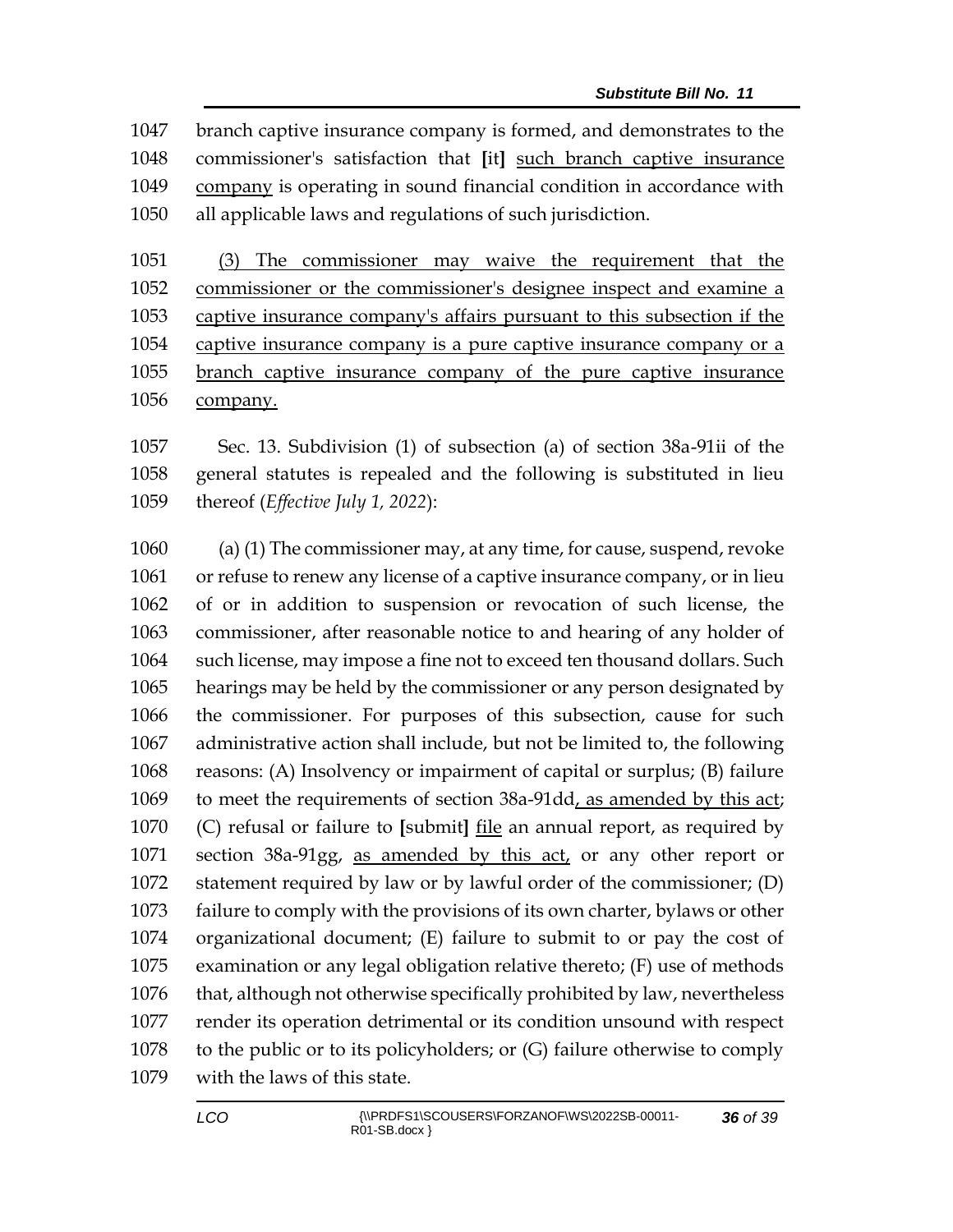Sec. 14. Subsection (a) of section 38a-91kk of the general statutes is repealed and the following is substituted in lieu thereof (*Effective July 1, 2022*):

 (a) Any captive insurance company may assume reinsurance from any other insurer. **[**only on risks that such company is authorized to write directly.**]**

 Sec. 15. Section 38a-91qq of the general statutes is repealed and the following is substituted in lieu thereof (*Effective July 1, 2022*):

 The **[**Insurance Commissioner**]** commissioner may adopt regulations, in accordance with chapter 54, as are necessary to carry out the provisions of sections 38a-91aa to **[**38a-91tt**]** 38a-91uu, inclusive, as amended by this act, and sections 38a-91ww and 38a-91xx and to establish standards to ensure that a parent or affiliated company is able to exercise control of the risk management function of any controlled unaffiliated business to be insured by a pure captive insurance company, an industrial insured captive insurance company or a sponsored captive insurance company, except that until such regulations are approved, the commissioner may approve the coverage of such risks by a pure captive insurance company, an industrial insured captive insurance company or a sponsored captive insurance company.

 Sec. 16. Subparagraph (A) of subdivision (2) of subsection (g) of section 38a-91ss of the general statutes is repealed and the following is substituted in lieu thereof (*Effective July 1, 2022*):

 (A) Proceeds from a special purpose financial captive insurance company securitization or letters of credit or other assets described in subdivision **[**(18)**]** (19) of section 38a-91aa, as amended by this act;

 Sec. 17. Subsections (b) and (c) of section 38a-91uu of the general statutes are repealed and the following is substituted in lieu thereof (*Effective July 1, 2022*):

(b) A dormant captive insurance company that is domiciled in this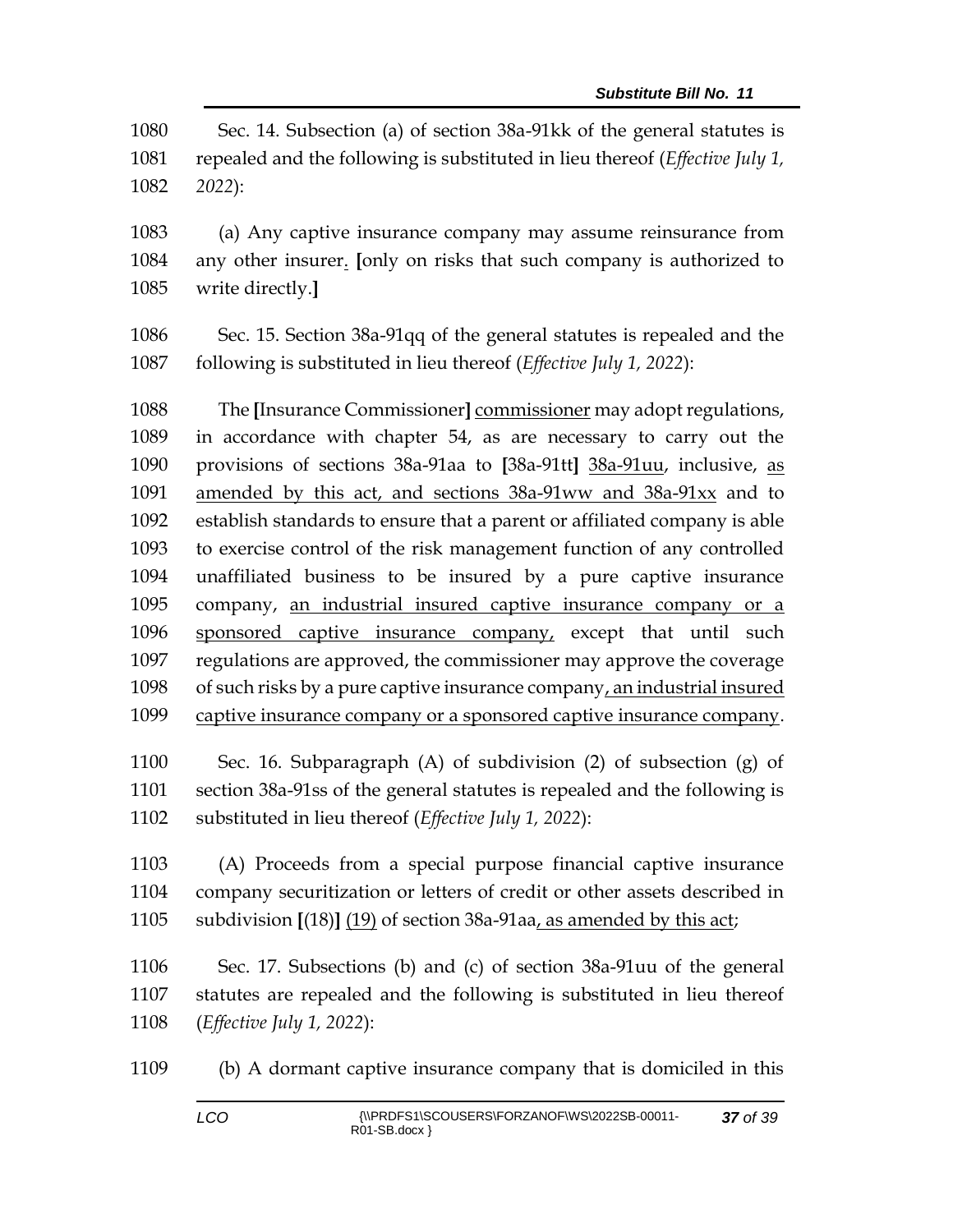| 1110 | state may apply to the Insurance Commissioner for a certificate of     |  |
|------|------------------------------------------------------------------------|--|
| 1111 | dormancy. The certificate of dormancy shall be subject to renewal once |  |
| 1112 | every [two] five years, and shall be forfeited if the dormant captive  |  |
| 1113 | insurance company commences transacting insurance business or fails    |  |
| 1114 | to timely renew such certificate.                                      |  |
|      |                                                                        |  |

 (c) A dormant captive insurance company that has been issued a certificate of dormancy shall:

 (1) Possess and maintain unimpaired, paid-in capital and surplus of not less than **[**twenty-five**]** fifteen thousand dollars, provided such dormant captive insurance company shall not be required to add capital upon entering dormancy if such dormant captive insurance company was never capitalized;

 (2) Not later than March **[**15, 2018**]** fifteenth, annually, submit to the commissioner a report on the financial condition of such company, verified by oath of two executive officers of such company, in such form as the commissioner prescribes; and

 (3) Pay the license renewal fee specified in section 38a-11 for a captive insurance company.

 Sec. 18. (NEW) (*Effective July 1, 2023*) (a) There is established an account to be known as the "children's trust account" which shall be a separate, nonlapsing account within the General Fund. The account shall contain any moneys required by law to be deposited in the account.

 (b) For the fiscal year ending June 30, 2024, and each fiscal year thereafter, an amount equal to the percentage remaining after the amounts have been calculated pursuant section 2-33c of the general statutes shall be transferred from the resources of the General Fund to the children's trust account.

 Sec. 19. Section 431 of public act 21-2 of the June special session is repealed. (*Effective from passage*)